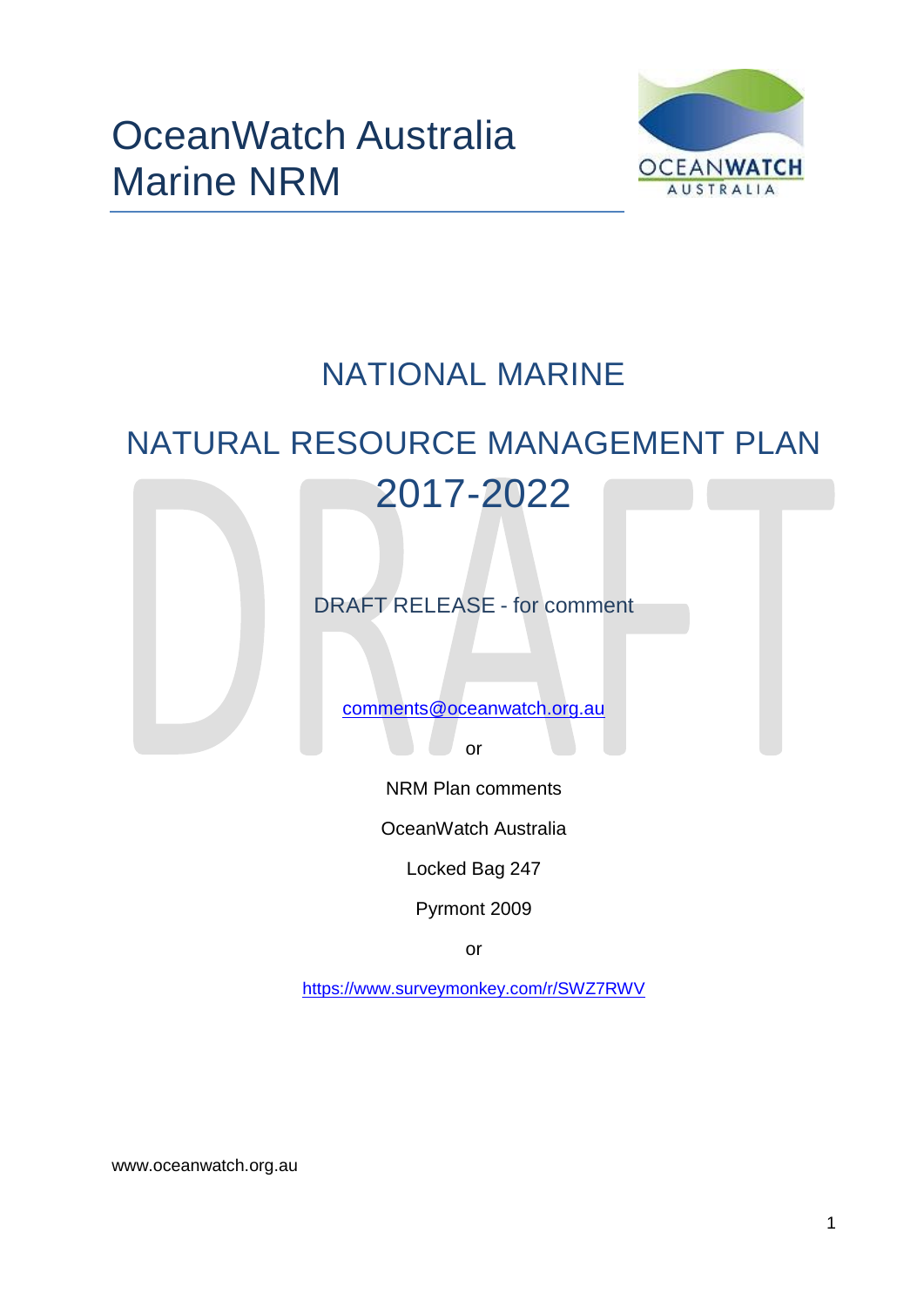#### Acknowledgement of land and sea country

OceanWatch Australia respectfully acknowledges the Indigenous people on whose Land and Sea Country this Plan applies, pays its respects to Elders past and present, while recognising their important role as custodians of cultural and ecological knowledge for the benefit of all Australians.



#### Chair's foreword

OceanWatch Australia has been protecting biodiversity and threatened species for the benefit of the Australian marine environment since 1989. With the adoption of best practices for fishing and aquaculture, the encouragement of stewardship actions amongst coastal and marine users, and undertaking works to protect, rehabilitate, restore and enhance the marine environment as our core focus, we now embark upon our new role as Australia's Marine Natural Resource Management organisation.

At OceanWatch we believe that if you fish in it, play in it, eat from it, or just love it – a healthy marine environment matters to you. Our challenge is to convert peoples' love for the marine environment into stewardship actions, and together ensure a healthy and productive marine environment both now and into the future.

We hope you will join us on this journey, and make your actions count.

Geoff Blackburn Chair, OceanWatch Australia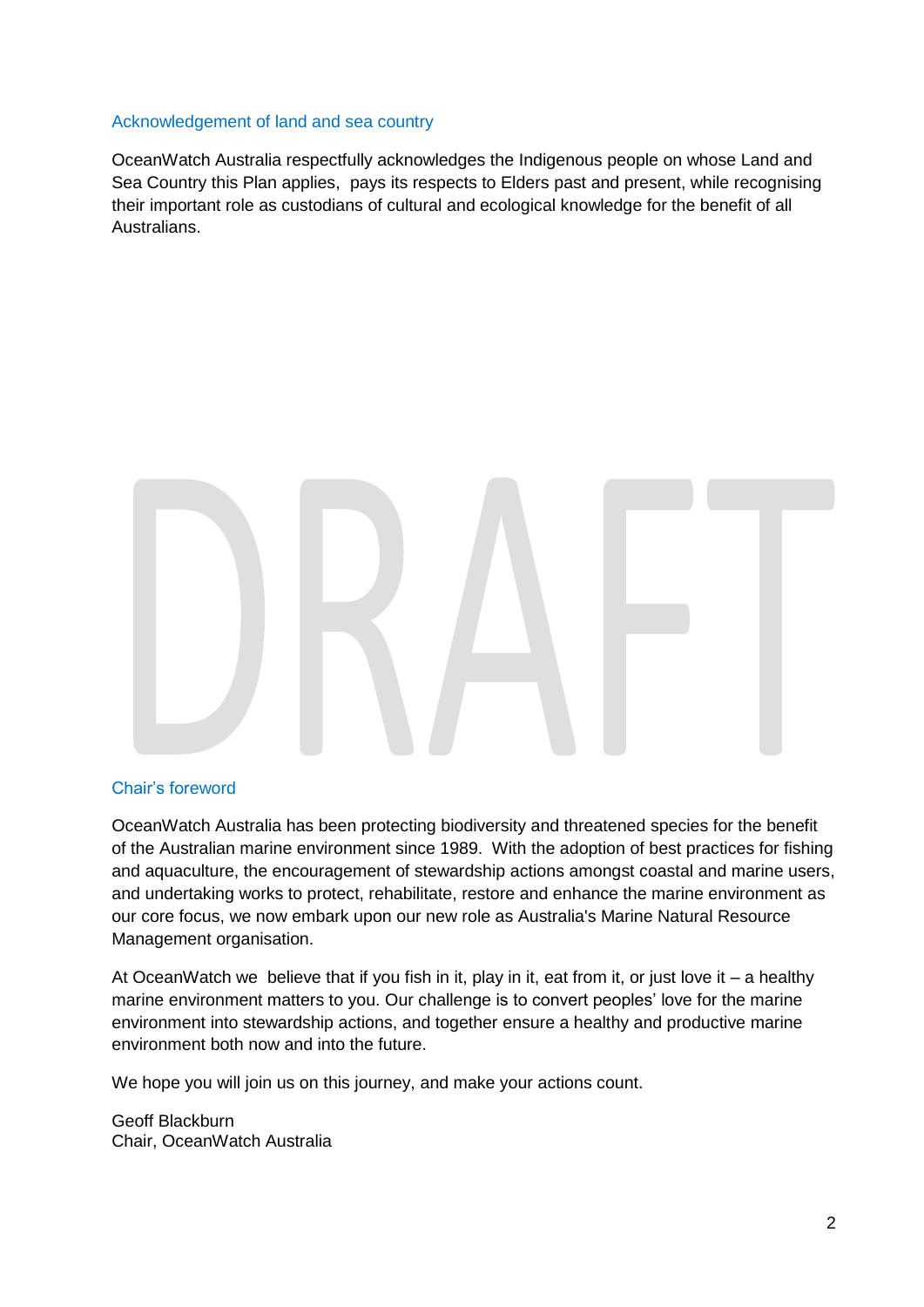## **Contents**

| ALIGNMENT WITH NATIONAL AND INTERNATIONAL INSTRUMENTS 19 |  |
|----------------------------------------------------------|--|
|                                                          |  |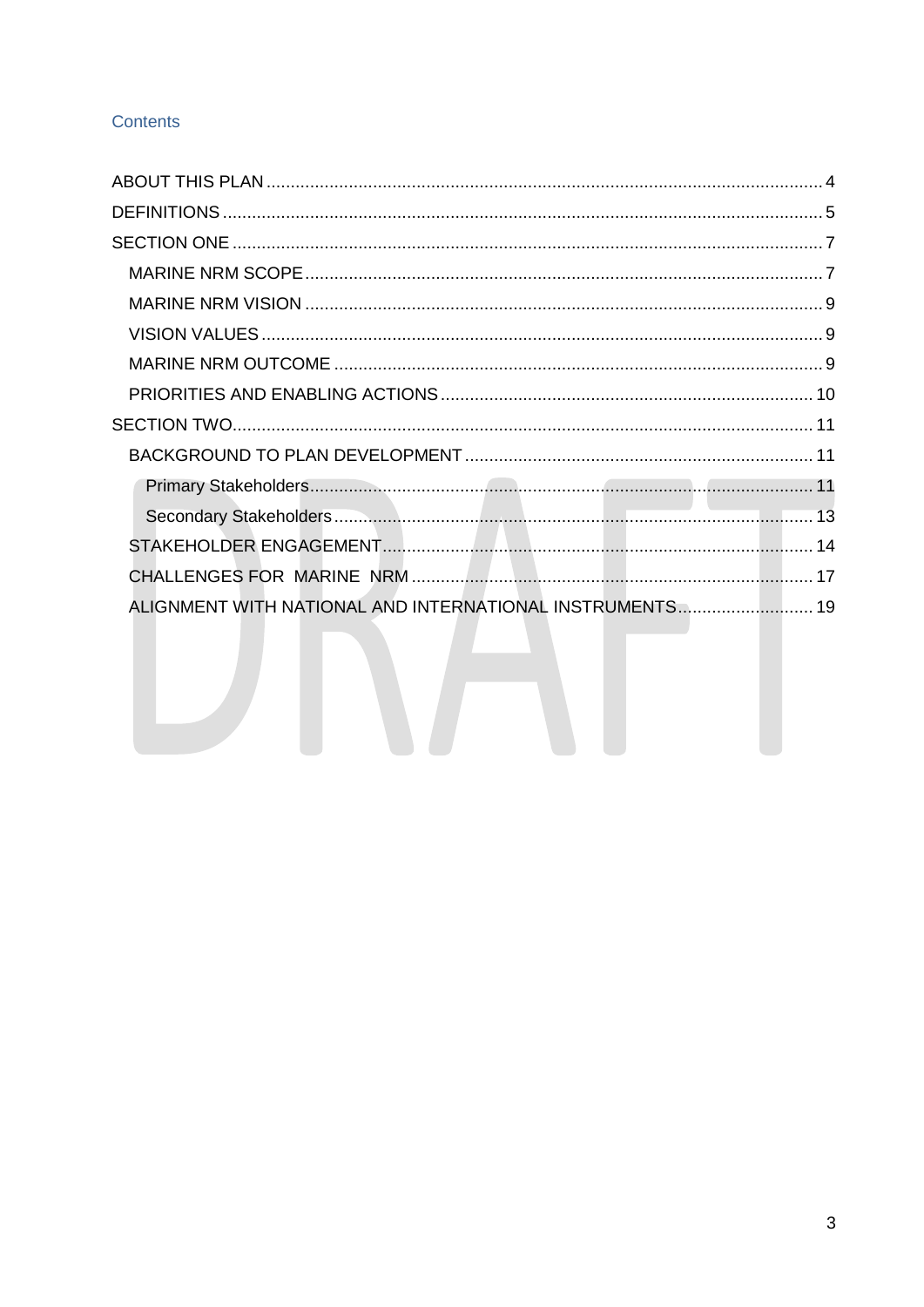## <span id="page-3-0"></span>ABOUT THIS PLAN

OceanWatch Australia Ltd (OceanWatch) is a not-for-profit company limited by guarantee, listed on the Register of Environmental Organisations (REO)<sup>1</sup>.

In 2014 the Australian Government recognised OceanWatch as the national organisation responsible for the delivery of its marine Natural Resource Management (NRM) related programs. 2

This National Marine Natural Resource Management Plan 2017-2022 (Marine NRM Plan or Plan depending on context) has been developed by OceanWatch and is in two sections.

Section 1 describes the scope of marine NRM, defines a unified, national vision and guiding principles for marine NRM, details the marine NRM outcome and priority areas and enabling actions that will contribute to the achievement of the marine NRM outcome .

Section 2 identifies primary and secondary marine NRM stakeholders, describes how stakeholders were engaged in the development of this Plan, outlines the challenges for marine NRM and illustrates how this Plan aligns with other national instruments.

This Marine NRM Plan acknowledges the presence of the other 55 regional NRM organisations, each with tailored priorities and related actions published within NRM plans, strategies or similar documents. These plans have been guided by stakeholders that include local communities; primary producers; Australian, state, territory and local governments and their agencies, Indigenous organisations and other relevant non- government organisations. Regional NRM organisations and their stakeholders play a lead role in the delivery of NRM related initiatives around Australia.

In addition, OceanWatch recognises that Landcare and volunteer based community groups provide a unique approach to protecting, rehabilitating, restoring and enhancing Australia's natural environment. Through implementation of this Marine NRM Plan, OceanWatch will complement their work and build on their successes.

This Marine NRM Plan also aligns with and supplements existing regional NRM plans and Australian, state, NT and local governments' legislation and policy, and will be implemented by OceanWatch at a scale relevant to available funding.

<sup>1</sup> Further information regarding OceanWatch is available at:

http://www.oceanwatch.org.au/wp-content/uploads/2016/01/Corporate-Plan-Publication.pdf 2 Australian Government media release 6/3/2014

http://www.richardcolbeck.com.au/clients/richard/downloads/item554/060314\_\_joyce\_colbeck\_support\_for\_oceanwat ch.pdf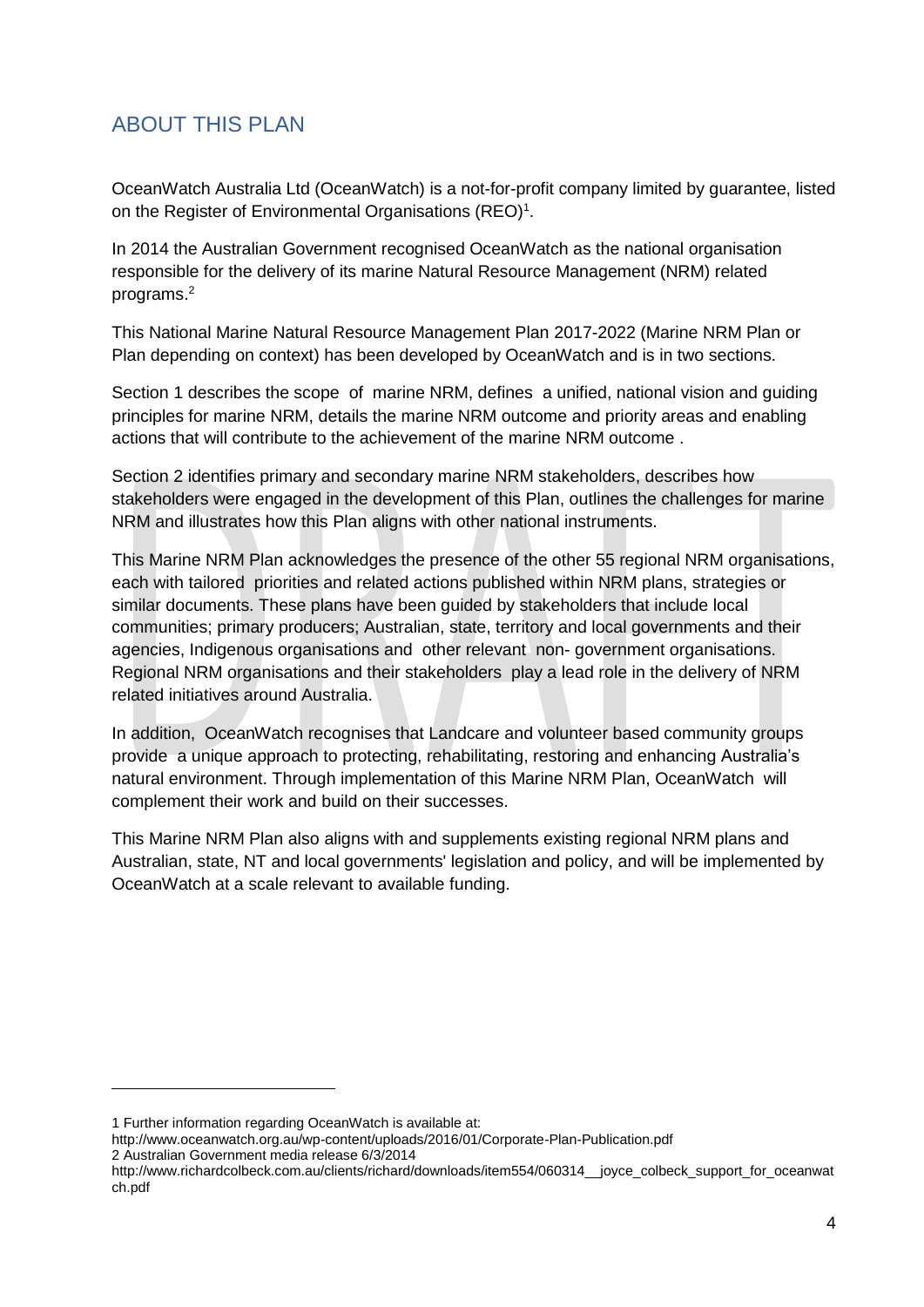## <span id="page-4-0"></span>**DEFINITIONS**

For the purposes of this Marine NRM Plan, the following definitions apply:

Australians - includes all people living either permanently or temporarily in Australia regardless of their citizenship.

Australia's saltwater community - includes the 80% of Australians who live within 50km of the coast<sup>3</sup>. Recreational and Indigenous customary fishers, and seafood consumers are identified as saltwater community stakeholders.

Blue economy - refers to sectors such as ports, offshore oil and gas, ecosystem services, tourism, ship building, fishing and aquaculture that bring economic and social benefits which are efficient, equitable and sustainable. <sup>4</sup> The Blue economy includes the flow on benefits to the wider economy.

Environmental best practice - means operating using best available knowledge and technology to protect and conserve the environment.

Ecological sustainability - the use, conservation and enhancement of the community's resources so that ecological processes, on which life depends, are maintained, and the total quality of life, now and in the future, can be increased.<sup>5</sup>

Healthy marine environment - ecological processes are operating to ensure stable and sustainable ecosystems, critical habitats remain intact and water quality is appropriate for the plants and animals that live in or on it, and it is safe for human activities like swimming, boating, surfing or fishing.

Indigenous people - refers to Aboriginal and Torres Strait Islander people, communities, knowledge holders and Elders.

Indigenous customary fishing - accessing and utilising seafood resources by Indigenous fishers according to custom. This includes ceremony, exchange, trade or barter and consumption.

Marine environment - areas under tidal influence to the limit of Australia's Exclusive Economic Zone.(EEZ)

Natural Resource Management (NRM) - the management of natural resources such as land, water, soil, plants and animals.

Productivity - the rate of production of new marine biomass.

<sup>3</sup> ttp://www.abs.gov.au/Ausstats/abs@.nsf/Previousproducts/1301.0Feature%20Article32004

<sup>4</sup> Marine Nation 2025 – Marine science to support Australia's Blue Economy, Ocean's Policy Science Advisory Group 2013

<sup>5</sup> National Strategy for Ecologically Sustainable Development, 1992 - Prepared by the Ecologically Sustainable Development Steering Committee and Endorsed by the Council of Australian Governments. December, 1992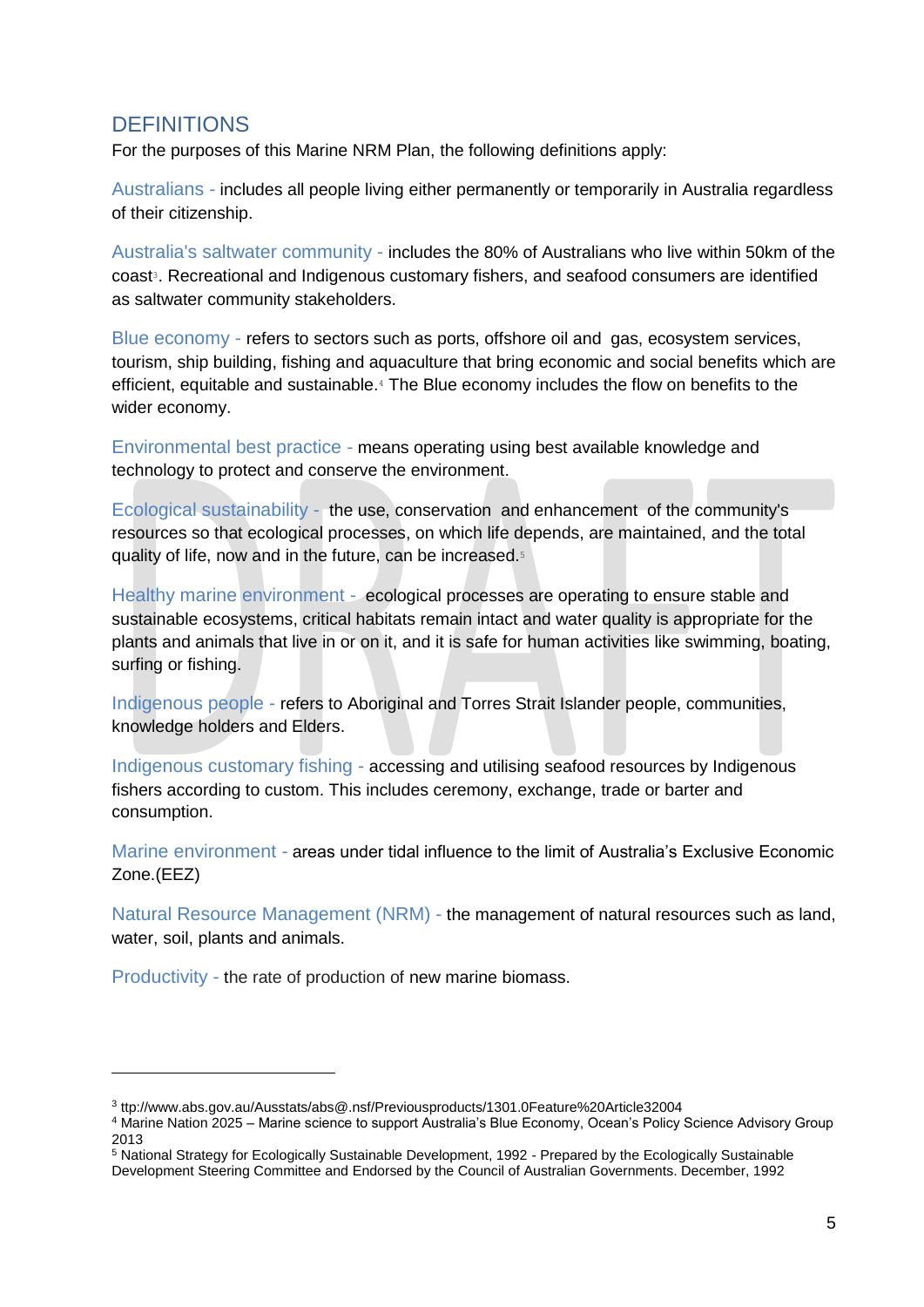Recreational fishing $\epsilon$  - the fishing of aquatic animals (mainly fish) that do not constitute the individual's primary resource to meet basic nutritional needs and are not generally sold or otherwise traded on export, domestic or black markets.

Responsible use - legal activities which follow all prescribed laws and regulations and are ecologically sustainable. It implies respect for marine biodiversity and cultural heritage, permitted commercial activities, and the provision of social amenity for individuals and the community.

Seafood industry - people involved in activities conducted in or from Australia concerned with the commercial taking, culturing, processing, preserving, storing, transporting, marketing or selling fish or fish products. It comprises the following three sectors: commercial wild-catch, aquaculture and post-harvest.

Stakeholder Engagement - any activity that informs, consults, involves, collaborates or empowers marine NRM stakeholders relevant to stewardship of the marine environment

Stewardship - the responsible use and protection of the natural environment through conservation and sustainable practices.

<sup>6</sup> UNFAO Technical Guidelines for Responsible Fisheries. No. 13. Rome, FAO. 2012.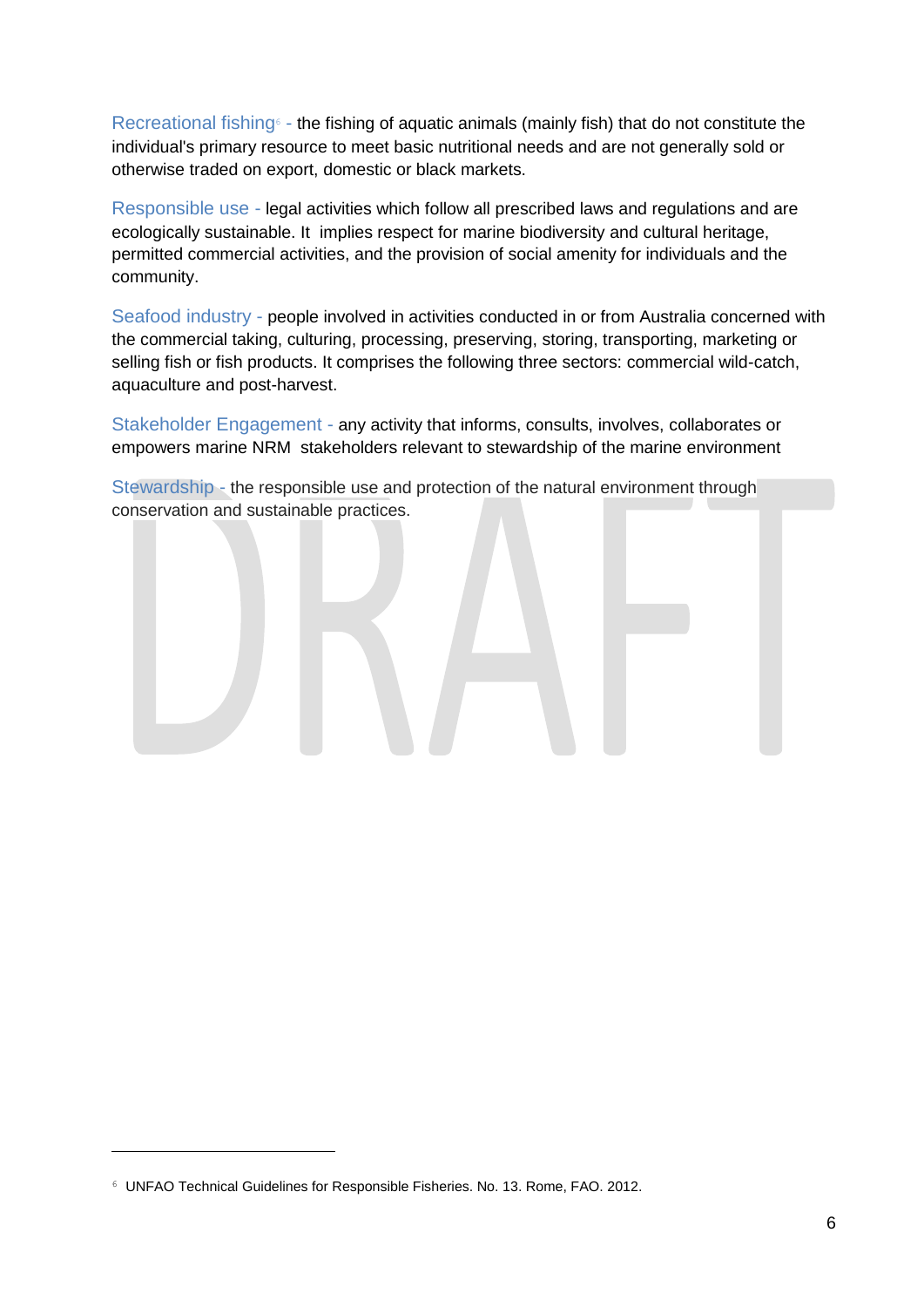## SECTION ONE

## <span id="page-6-1"></span><span id="page-6-0"></span>MARINE NRM SCOPE

Australia's marine domain is approximately double the Australian Landmass at 13.6 million square kilometres, and is central to the national identity and economy. Australians derive significant socio economic and cultural wealth from marine environmental assets. While for practical purposes the management of the marine environment rests with the Australian, state and NT governments, it remains a community owned asset and ultimate responsibility for its stewardship lies with the community.

The extensive length of Australia's continental coastline (36,000 kilometres, 7th longest globally) spanning 35 degrees of latitude creates great diversity in habitat, and species. Shorelines include coral reefs, temperate rocky and sandy shores, more than 900 estuaries, 10,000 sandy beaches, and 8,000 diverse islands. <sup>7</sup> These marine, estuarine and associated terrestrial ecosystems provide habitat for a diverse range of species – about 4,500 finfish species, and perhaps tens of thousands of invertebrate species.

Despite its size, Australian marine waters are nutrient poor by global comparisons due to the dominance of the two southern flowing currents of warm tropical waters. Consequently Australia's marine fisheries rank 52nd in global tonnage terms (0.2 per cent of tonnage landed), but are relatively high in value (2 per cent of landed value).<sup>8</sup>

Marine ecosystems are highly connected across geographical catchments, with many species utilising a variety of wetland, estuarine and marine habitats while migrating large distances as an integral part of their life cycle. [See the example below]

Historically, the regional NRM model is based on geographical catchments and generally focuses on land based issues and primary producers. Although some regional NRM organisations have programs that include marine activities, the regional NRM model is ineffective in addressing many marine challenges due to its innate inability to deal with seascape scale environmental, socio economic and cultural connectivity.

Consequently, marine NRM requires a wider scope that enables a single co-ordinated approach to marine challenges across a broad geographical range, and that enables connectivity across multiple, terrestrially focused regional NRM boundaries to be addressed. This is an unconventional (in terms of the historical regional NRM model) but necessary approach to optimise marine NRM planning and delivery.

**This Plan is a national seascape level response to challenges influencing the health and productivity of Australia's marine environment.**

<sup>7</sup> National Marine Science Plan, 2014

<sup>8</sup> 2014 FRDC F&A Sector Overview, FRDC and Ridge Partners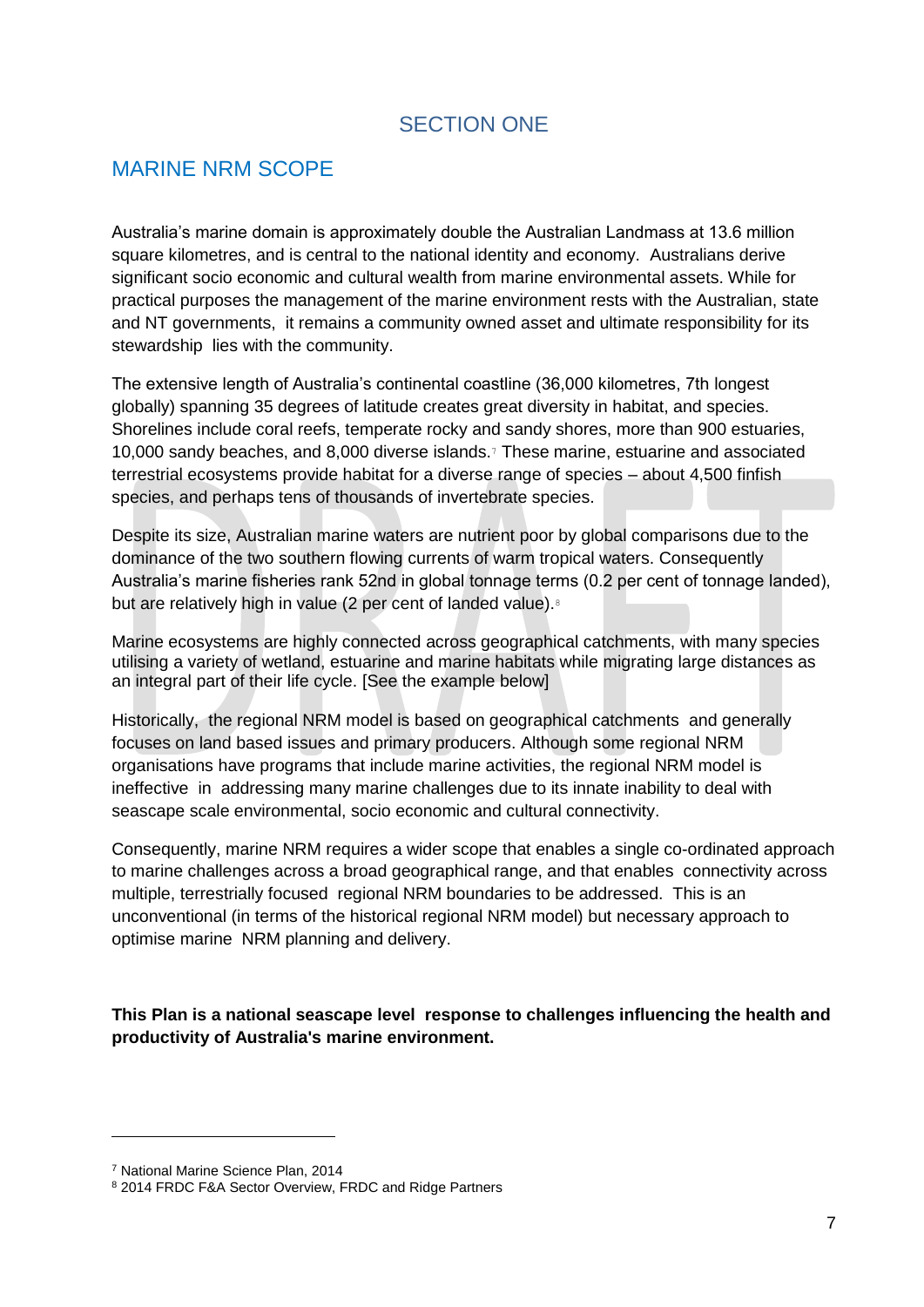Australia's wild-caught prawn industry had a production value of \$272 million in 2014/15<sup>9</sup>, with Eastern King Prawns providing a significant proportion of the catch.

Eastern King Prawns occur on the eastern Australian coast between Hayman Island in Queensland and north-eastern Tasmania (20–42°S respectively), and the species exhibit strong stock connectivity throughout their range. Undertaking northward migrations into deeper water as they grow, Eastern King Prawns utilise the East Australian Current to disperse larvae southward after spawning in offshore areas. Eastern King Prawns are harvested in Queensland and NSW fisheries, and are considered a single multi-jurisdictional biological stock.<sup>10</sup>

Juvenile and sub adult king prawns leaving Tasmanian, Victorian, NSW and Queensland estuaries as part of their annual spawning migration can travel through numerous regional NRM jurisdictions, and then be caught as far north as central Queensland.

*This example illustrates how impacts on water quality, fish habitat and connectivity in a regional NRM catchment can have implications for ecosystems and regional economies far removed from that NRM region's jurisdiction.*

**"Marine NRM.... enables a single co-ordinated approach to marine challenges across a broad geographical range"**

<sup>9</sup> Australian fisheries and aquaculture statistics 2015, ABARES

*<sup>10</sup>*Movements of juvenile eastern king prawns, *Penaeus plebejus*, and identification of stock along the east coast of Australia, Montgomery SS 1990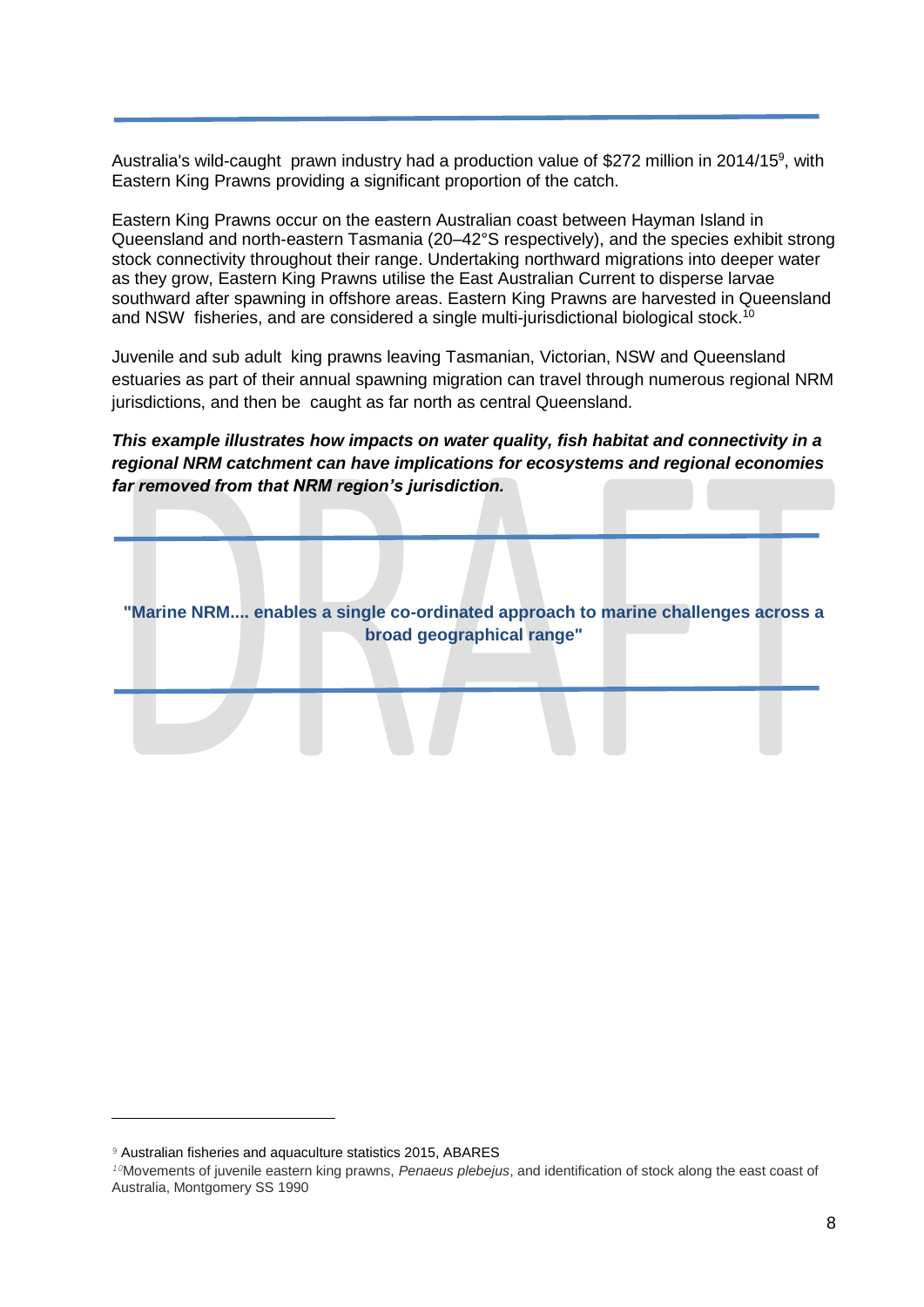## <span id="page-8-0"></span>MARINE NRM VISION

**Australia's marine environment is healthy, productive, valued, and used in a responsible way.**

## <span id="page-8-1"></span>VISION VALUES

#### The health of Australia's marine environment matters because.....

with over 80 per cent of the population living within 50 kilometres of the coast, Australians depend on the varied, socio economic<sup>11</sup> and cultural benefits that a healthy marine environment generates.

The productivity of Australia's marine environment matters because.....

a productive marine environment is a significant driver of regional economic activity<sup>12</sup>, and a sustainable source of food for Australian communities.

Although Australia's Exclusive Economic Zone (EEZ)<sup>13</sup> is one of the largest in the world with the total marine area of around 10 million square kilometres, 72 per cent of seafood consumed in Australia is imported<sup>14</sup> to meet consumer demand.

#### Valuing Australia's marine environment matters because.....

a highly valued marine environment instils changes in behaviour of the seafood industry, saltwater community and landholders and industries impacting marine health and productivity to ensure Australia's marine environment remains healthy and productive.

Responsible use of Australia's marine environment matters because.....

through the adoption of best practice, the saltwater community and seafood industry can minimise their impacts on the marine environment and maximise the benefits from its use, while ensuring intergenerational equity.

#### *These vision values provide the guiding principles for marine NRM.*

## <span id="page-8-2"></span>MARINE NRM OUTCOME

**Australians have accurate and comprehensive knowledge of the marine environment and work collaboratively towards ensuring its health and productivity.**

<sup>11</sup> Valuing Coastal Fisheries FRDC 2014-301

<sup>12</sup> http://fish.gov.au/summary/Pages/default.aspx

<sup>13</sup> http://www.ga.gov.au/scientific-topics/national-location-information/dimensions/oceans-and-seas

<sup>14</sup> http://www.frdc.com.au/knowledge/Factsheets/Factsheet\_Imported\_Seafood\_in\_Australia.pdf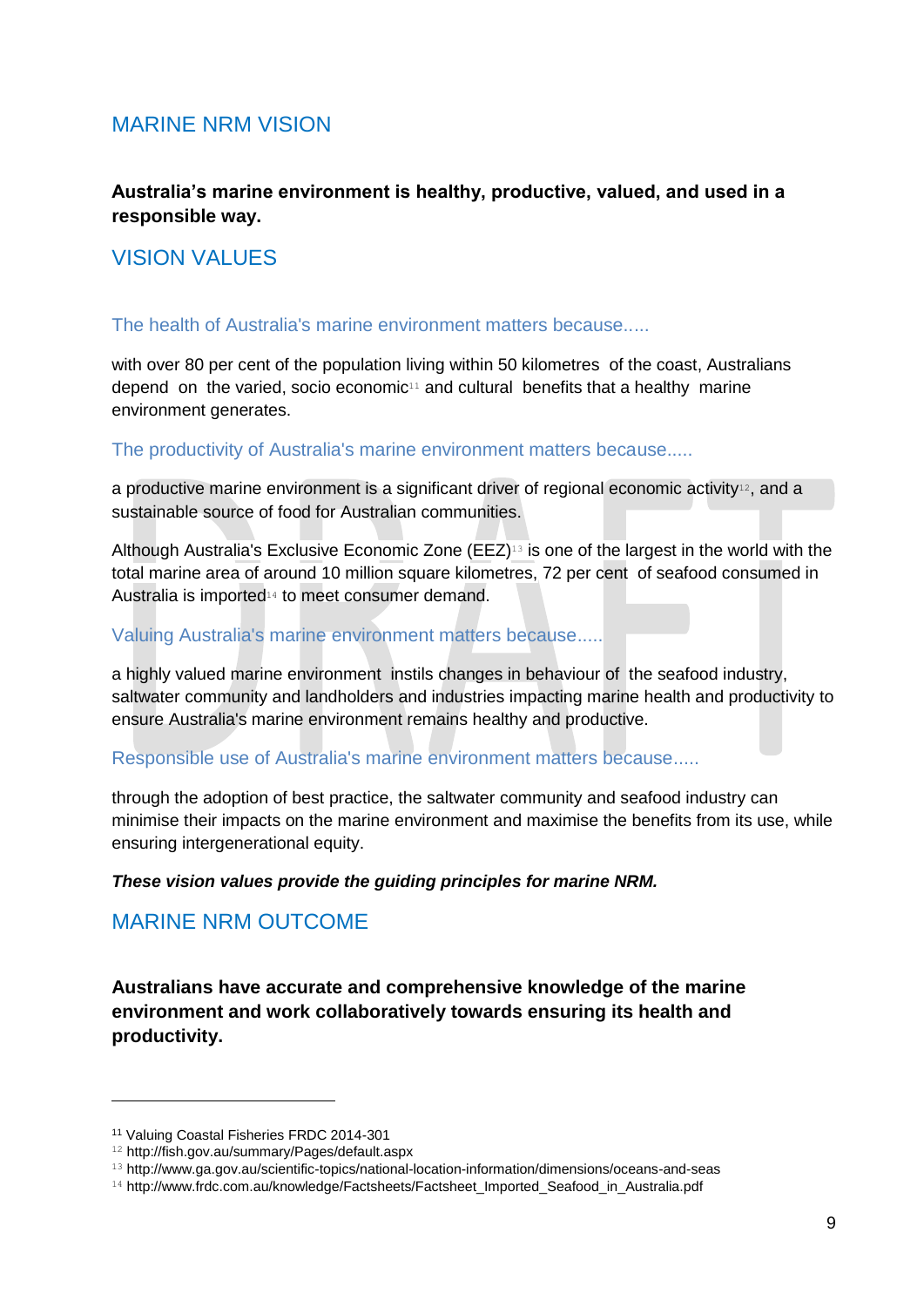## <span id="page-9-0"></span>PRIORITIES AND ENABLING ACTIONS

OceanWatch has developed three priority areas and associated enabling actions that will contribute to the achievement of the marine NRM outcome.

#### **1. Providing knowledge of the health and productivity of the marine environment**

- a) Supporting research and extending knowledge related to marine health and responsible use.
- b) Engaging planning and decision making processes to support the needs of the marine environment and its users.
- c) Establishing, supporting and extending new and innovative technical solutions as they relate to improving the health of the marine environment and growing the blue economy.
- d) Encouraging a national and consistent approach to marine baselines and long term monitoring.
- e) Increasing respect for, and understanding of, knowledge held within Indigenous communities, the saltwater community and seafood industry
- f) Maintaining, informing and engaging a national marine NRM network that engenders a multi-disciplined and collaborative approach to marine NRM activities.

#### **2. Advocating and supporting stewardship of Australia's marine environment**

- a) Supporting the saltwater community to develop and adopt best practice relevant to its marine activities.
- b) Leading the development and adoption of best practice for the seafood industry through extension, training, recognition and support.
- c) Providing incentives for seafood producers to improve practices by working in collaboration with businesses within the seafood supply chain and seafood consumers.
- d) Engaging and assisting seafood consumers to make purchasing decisions which support responsible use of marine resources.

#### **3. Undertaking works to protect, rehabilitate, restore and enhance the marine environment**

- a) Engaging the saltwater community, seafood industry and other NRM stakeholders in on ground works.
- b) Engaging and supporting stakeholders on improvements to point and diffuse water quality.
- c) Supporting the improvement of current and future structures of built environments

#### **Effective marine stewardship today is desired above future rehabilitation of a degraded marine environment**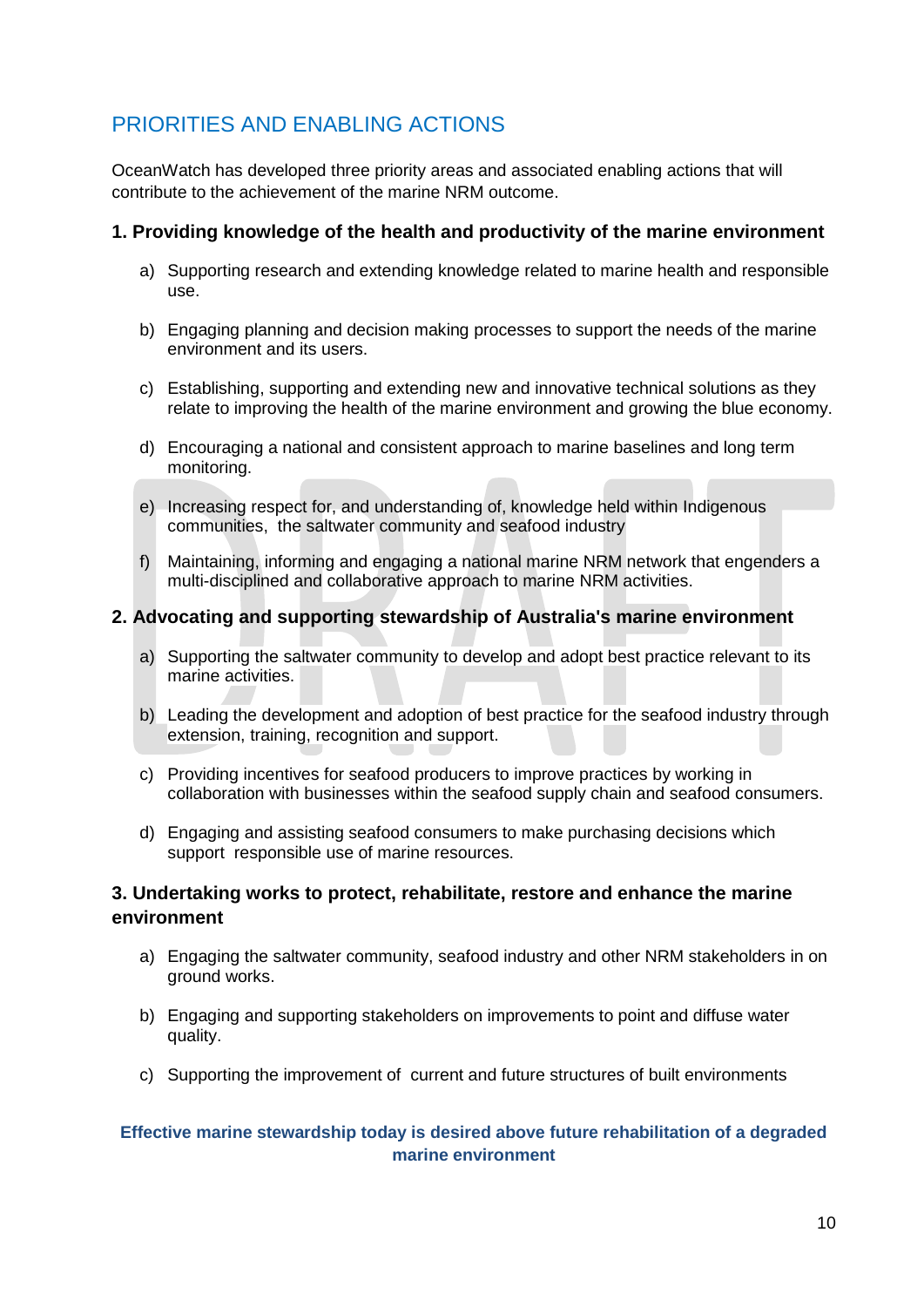## SECTION TWO

## <span id="page-10-1"></span><span id="page-10-0"></span>BACKGROUND TO PLAN DEVELOPMENT

The development of this Plan has been informed by the aforementioned guiding principles for marine NRM, and followed extensive engagement with a large number and diverse range of stakeholders who manage, impact or interact with marine natural resources. The saltwater community, in particular Indigenous people, and the seafood industry have vast experience and unique knowledge of the marine environment while maintaining diverse environmental, socio economic and cultural values associated with its use.

To assist in prioritising the levels of engagement, marine NRM stakeholders have been segmented as primary or secondary.

## <span id="page-10-2"></span>Primary Stakeholders

#### **The saltwater community**

The saltwater community includes the 80 per cent of Australians who live within 50 kilometres of the coast<sup>15</sup>.

In recent years, through the efforts of the Landcare movement and others, the Australian community in general has become increasingly aware and responsive to the need to protect, rehabilitate, restore and enhance natural aquatic resources (marine, estuary, river, wetland and other habitats) in order to maintain and promote biological diversity and processes.

Within the saltwater community there is a direct relationship between recreational and Indigenous customary fishers and seafood consumers to Australia's publicly managed renewable marine resources, giving justification for these groups being separately described. These groups also generate important socio-economic and cultural value within coastal communities.

#### **Indigenous customary fishers**

-

Indigenous people have developed a close, interdependent relationship with the land, water and living resources of Australia through customary fishing practices over tens of thousands of years. That relationship includes rights and responsibilities of particular Indigenous communities to areas of land and water. Indigenous people's stories and dance tell of times when there was abundant sea life, and their knowledge of marine natural resource management is many thousands of years old. In many places around Australia, this knowledge is shared with those who manage marine environments.

Many Indigenous people also participate in the commercial wild-catch and aquaculture sectors. The legal rights around Indigenous fishing are being refined over time and some aspects are now part of existing legislation and court decisions.<sup>16</sup>

<sup>15</sup> http://www.abs.gov.au/Ausstats/abs@.nsf/Previousproducts/1301.0Feature%20Article32004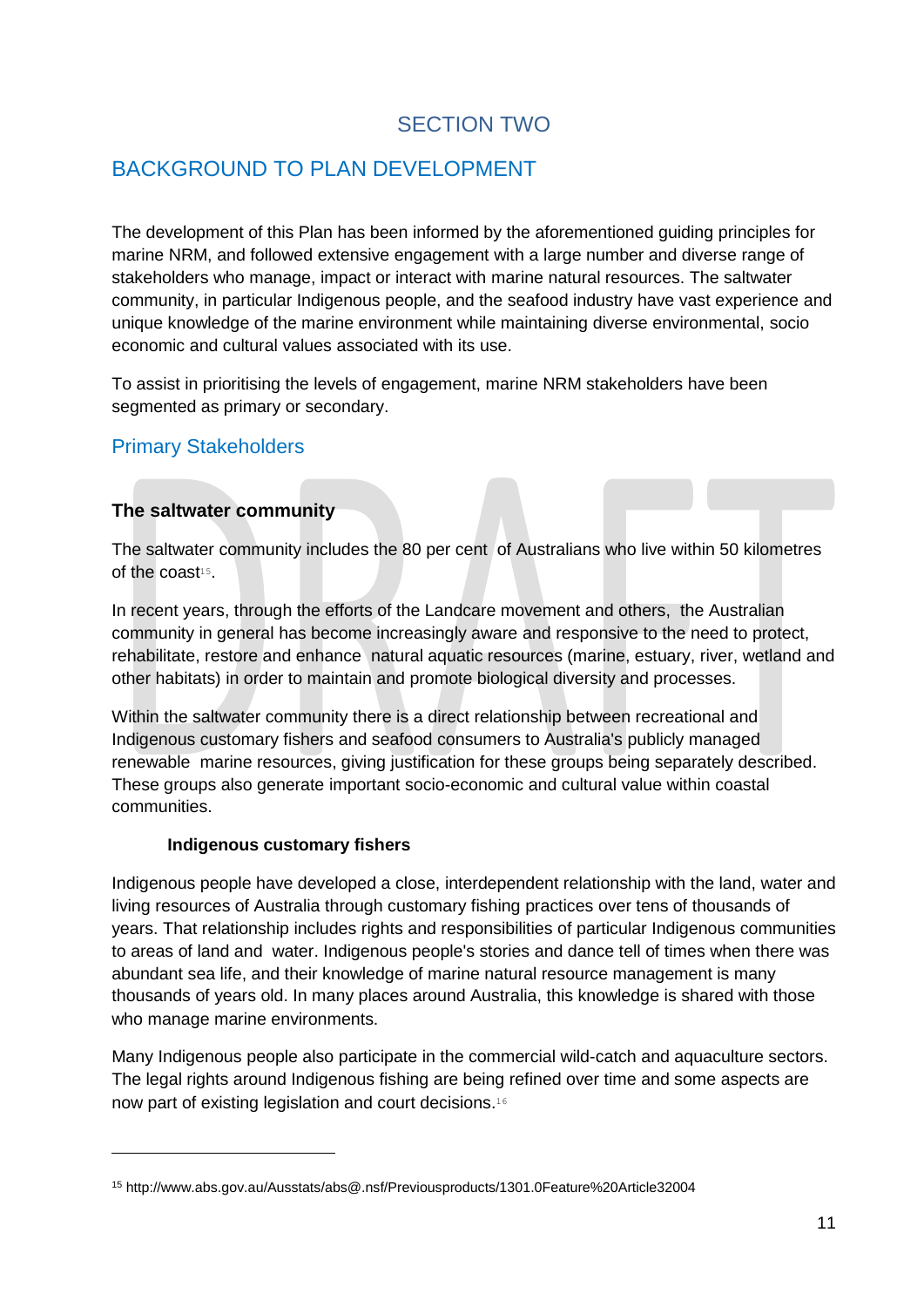#### **Recreational fishers**

About 3.4 million Australians of all ages and backgrounds participate in recreational fishing and enjoy the benefits of a healthy marine environment. Australians fishing for recreational purposes contributes about \$1.8 billion to the Australian economy, and supports about 90,000 jobs.<sup>17</sup>

Approx.80 per cent of the recreational catch is from salt water – in estuaries, off beaches, jetties and from the ocean<sup>18</sup>.

#### **Australian seafood consumers**

Seafood consumers desire access to a reliable and affordable array of seafood through retail and food service channels while also being concerned with the sustainability of wild-caught and farmed seafood both domestically and internationally. In some cases this has led to industry and governments demonstrating their commitment to best production and management practices through independent assessment and third-party certification.

Seafood demand in Australia has steadily increased over the last decade. In 2012–13 Australians each consumed an average of 15 kilograms (processed weight) of seafood, compared with 13 kilograms in 2000-01. <sup>19</sup> . A key driver is the awareness of seafood's prominent role in a healthy diet.

#### **As direct beneficiaries of marine productivity and potential key influencers of sustainable development through purchasing choices, consumers can play a key indirect role in the stewardship of marine resources.**

#### **The seafood industry**

Seafood industry enterprises range from low technology single-owner-operators for whom the lifestyle is important, to large vertically integrated companies that operate largely for profit. In 2012-13 the industry employed 13,813 people in the wild-catch (5,050), aquaculture (3,558) and post-harvest sectors (5,205).<sup>20</sup>

The seafood industry accesses approximately 120 wild-catch fisheries from which over 600 finfish and shellfish species are commercially harvested from marine and freshwater. There are also a large number of aquaculture species produced or in various stages of development; prawns, Southern Bluefin Tuna, salmonoids, edible oysters and pearl oysters accounted for over 80 per cent of the value of aquaculture in 2012-13. In that year the industry produced 237,318 tonnes of seafood of which 34 per cent was farmed; and was valued at \$2.4 billion of which 43 per cent was derived from aquaculture.<sup>21</sup>

The industry's production is low in volume but high in value; and Australia's excellent international reputation for the quality, safety and environmental credentials of its exports of abalone, rock lobster, prawn, scallop, Southern Bluefin Tuna, tropical fish and pearls has

<sup>16</sup> The Recreational and Indigenous Fishing Survey July 2003; FRDC Project No 99/158

<sup>17</sup>Australian Fisheries and Aquaculture Statistics, ABARES 2013.

<sup>18</sup> ibid

<sup>19</sup> Stephan, M & Hobsbawn, P 2014, Australian fisheries and aquaculture statistics 2013, ABARES

<sup>20</sup> Ibid

<sup>21</sup> Australian Fisheries and Aquaculture Statistics, ABARES 2013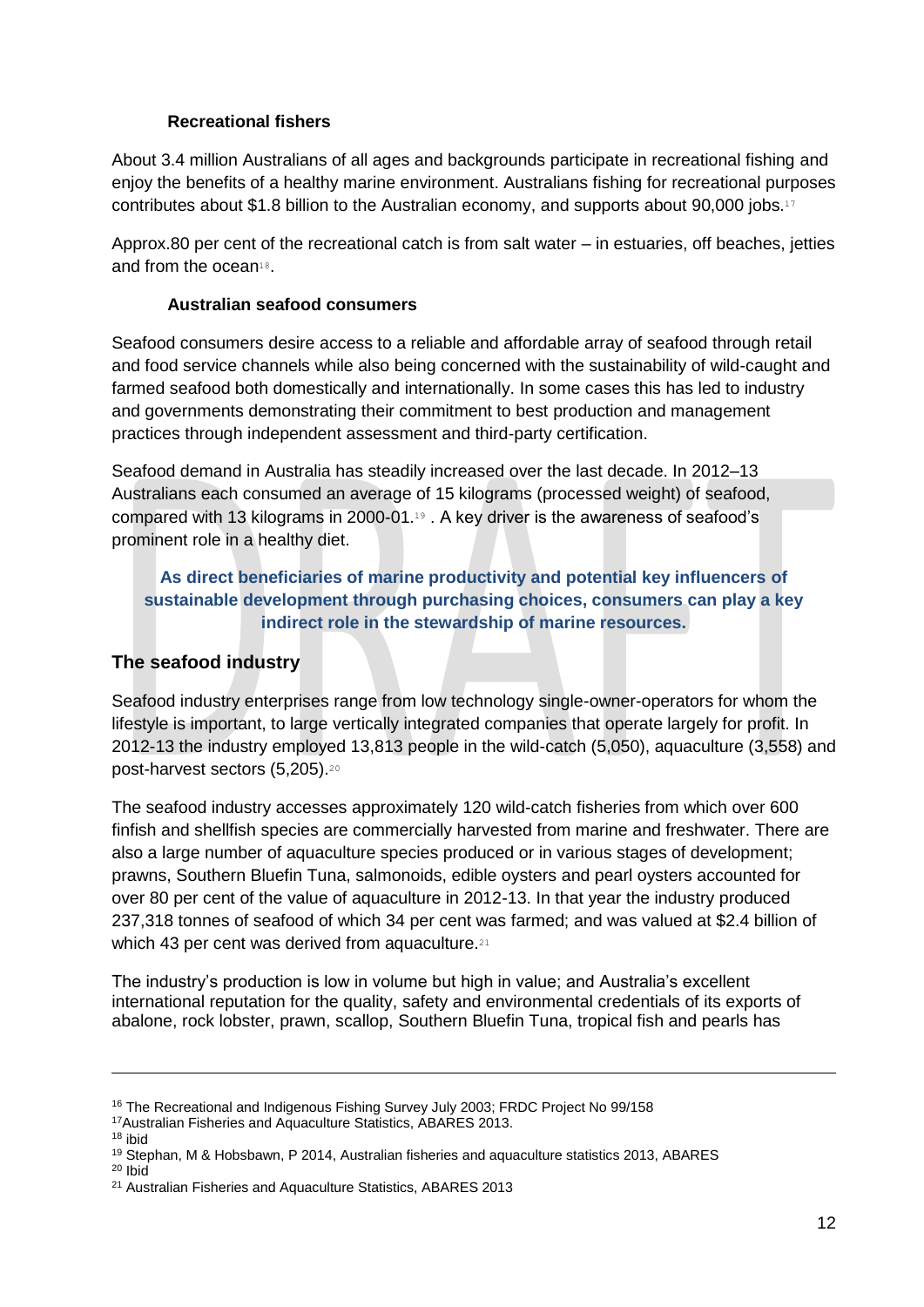maximised returns. In 2012-13 49 per cent of Australia's production was exported and valued at \$1.65 billion.<sup>22</sup>

There remains some prospect for increasing Australian production through improvements in fisheries management, aquaculture and to a lesser extent better utilisation of low value wildcatch species and processing waste. However, Australia will continue to rely on imports, mainly from Thailand and China, to fill most of the seafood deficit which in 2012-13 was 66 per cent of total consumption.<sup>23</sup>

The seafood industry continues to seek social licence to undertake its core activities in public spaces. In a society that sees more and more people becoming coastal dwellers this pressure is set to increase. Furthermore, the seafood industry increasingly competes for access to resources with other primary marine NRM stakeholders. In this context, there is a stark difference between the seafood industry and other primary industries, and marine NRM and regional NRM.

With the growing seafood deficit combined with the strength of the Australian dollar over recent years, some businesses have been looking to re-orient their market portfolio towards increasing their share of the Australian market. Increasingly, businesses are seeking to improve their profitability and efficiency through focusing on the whole value chain through to consumers. This will see more companies becoming either vertically integrated or building partnerships to achieve similar results.

In some Asian markets consumption is also increasing with the growth of the middle class, especially in China and India. This will mean that Australia will be competing with these countries for imports that will consequently increase in price.

#### **Landholders and industries impacting marine health and productivity**

Landholders and industries impacting on receiving waters are core drivers of change in the marine environment. Some of these stakeholders are also a major focus of the other 55 regional NRM organisations.

## <span id="page-12-0"></span>Secondary Stakeholders

#### **Australian, state and NT governments and their agencies**

Australian, state and NT governments play a lead role in responding to marine environment, seafood industry and saltwater community NRM challenges. They do this through development and implementation of policy and legislation, and establishing operational management and comanagement arrangements. Governments also fund specific activities of non-government organisations to deliver outcomes in areas for which they have neither the capacity, expertise nor the responsibility. Of most relevance to marine NRM is the Australian Government's investment in Natural Resource Management (NRM).

<sup>22</sup> Ibid

<sup>23</sup> Australian Fisheries & Aquaculture Statistics, ABARES 2013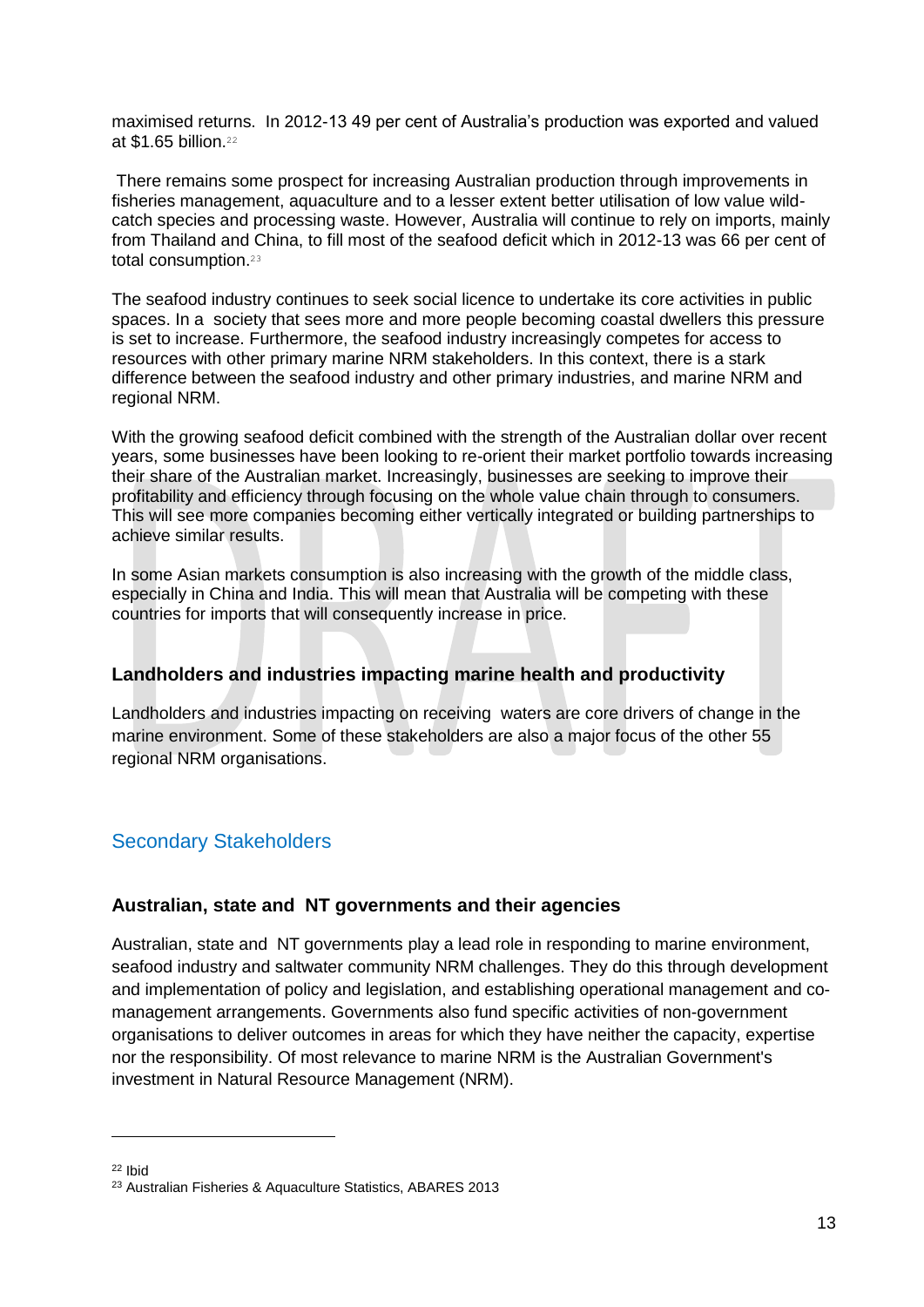#### **Regional NRM organisations in coastal areas**

Regional natural resource management (NRM) is about the planning and delivery of programs that support healthy and productive country, viable communities and sustainable industries. Regional NRM organisations work from the paddock to the regional scale to address issues that require a landscape perspective.<sup>24</sup> 56 regional NRM organisations act as delivery agents under the regional stream of the National Landcare Programme<sup>25</sup>.

#### **Local government in coastal areas**

Local government is responsible for undertaking, managing, supporting and regulating, a wide range of activities that may impact upon marine NRM. This includes the development and implementation of land use planning schemes, managing public land, approving coastal development and regulating private activities. Local government also has a key role to play in translating the NRM policies of Commonwealth and State governments for local and on ground projects.<sup>26</sup>

Local government also has a range of functions, powers and responsibilities at its disposal to influence NRM on both private and public land. This includes both statutory and non statutory responsibilities.

#### **Marine science community**

Australia has only explored approximately 25 per cent its marine environment<sup>27</sup> and the future could include innovative technologies and products which are marine environment related/dependent. Marine scientists are key influencers in the marine NRM community as they contribute to science-based decision making in the management of marine resources. The inter connectedness of science disciplines requires biological, chemical, physical, engineering and social sciences to be included within this community if they are to influence downstream marine health and community well being.

## <span id="page-13-0"></span>STAKEHOLDER ENGAGEMENT28

Stakeholder engagement takes many forms. Previous Australian government marine NRM investments, delivered by OceanWatch since 1999, have resulted in long term engagement with the seafood industry and identification of their marine NRM priorities<sup>29</sup>.

-

http://www.oceanwatch.org.au/wp-content/uploads/2016/05/SeaNet-Brochure.pdf http://www.oceanwatch.org.au/glossary/tk/

<sup>24</sup> http://nrmregionsaustralia.com.au/

<sup>25</sup> http://www.nrm.gov.au/regional/regional-nrm-organisations

<sup>26</sup> http://www.lgnsw.org.au/files/imce-uploads/39/Wha\_%20are\_LGs\_responsibilities\_re\_NRM.pdf

<sup>27</sup> National Marine Science Plan 2015-2025, National Marine Science Committee2015

<sup>28</sup> Stakeholder engagement strategy http://www.oceanwatch.org.au/wp-content/uploads/2017/02/OceanWatch-Marine-NRM-Stakeholder-Engagement-Strategy.pdf

<sup>29</sup> OceanWatch marine NRM outcomes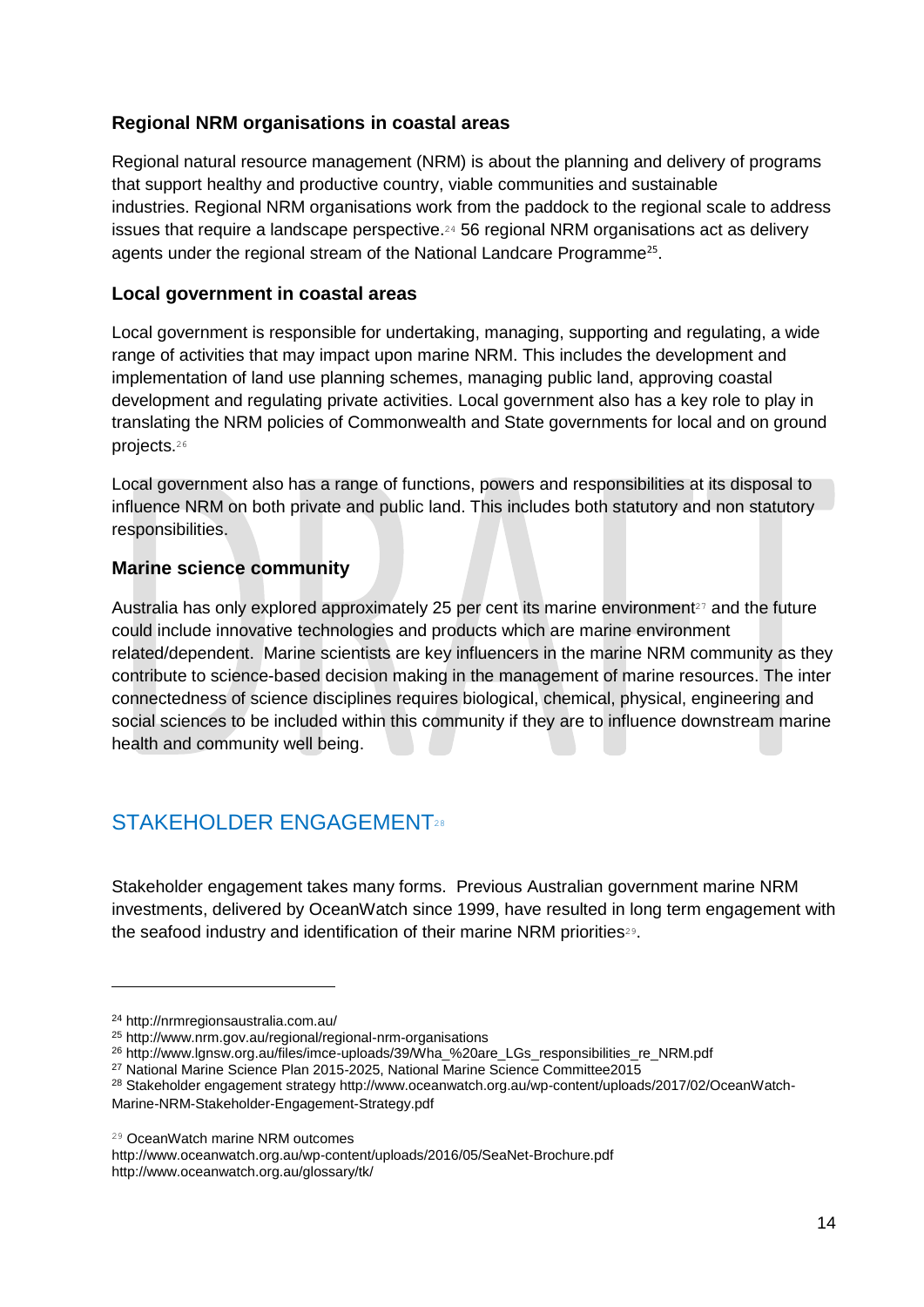Direct engagement relevant to the development of this Plan included face-to-face meetings with seafood producers and their representative organisations, a targeted cross sectoral fishing and aquaculture forum for saltwater community representatives, and National Marine NRM Expert Advisory Group (NMEAG) workshops. On a broader scale, all marine stakeholders were invited to engage in the marine NRM planning process through a widely distributed national marine NRM survey.

The results of these engagements are summarised below.

#### **National Fishing and Aquaculture Forum**<sup>30</sup>

Twenty-two seafood influencers participated in the first national forum on marine NRM. Each participant was invited based on their breadth of knowledge of the commercial, recreational, Indigenous customary fishing or aquaculture sectors. The aim of the forum was to establish the values, benefits and key opportunities for marine NRM now and into the future. Forum participants undertook workshop activities to establish a baseline of the seafood industry and saltwater community's understanding, perceptions and expectation of stewardship through marine NRM.

The forum participants agreed:

- $\circ$  Clean water and abundant marine life is vital for a healthy marine environment.
- o Effective marine stewardship today is desired above future rehabilitation of a degraded marine environment
- o Encouragement of stewardship and improved awareness and better practice on land and on water should be a key focus of marine NRM

Fish habitat, water pollution and biosecurity were identified as their priorities to be addressed by marine NRM.

#### **National Marine NRM Survey<sup>31</sup>**

An invitation was extended to all stakeholders to complete the 2015 National Marine NRM survey on line. A total of 720 responses to the survey were received. Survey respondents listed conservation, coastal resident and science or research as the activity or sectors that they most identified with.

Information was sought through the survey to determine which aspects of the marine environment were valued by respondents, which threats did respondents believe the marine environment faced and what should be the future focus for marine NRM. In addition, OceanWatch also sought to determine the respondent's level of support for the marine NRM vision.

<sup>30</sup> National Fishing and Aquaculture Forum

http://www.oceanwatch.org.au/wp-content/uploads/2016/01/Click-here-to-view-the-Forum-Report.pdf <sup>31</sup> National Marine NRM Survey

http://www.oceanwatch.org.au/wp-content/uploads/2016/01/Click-here-to-view-the-survey.pdf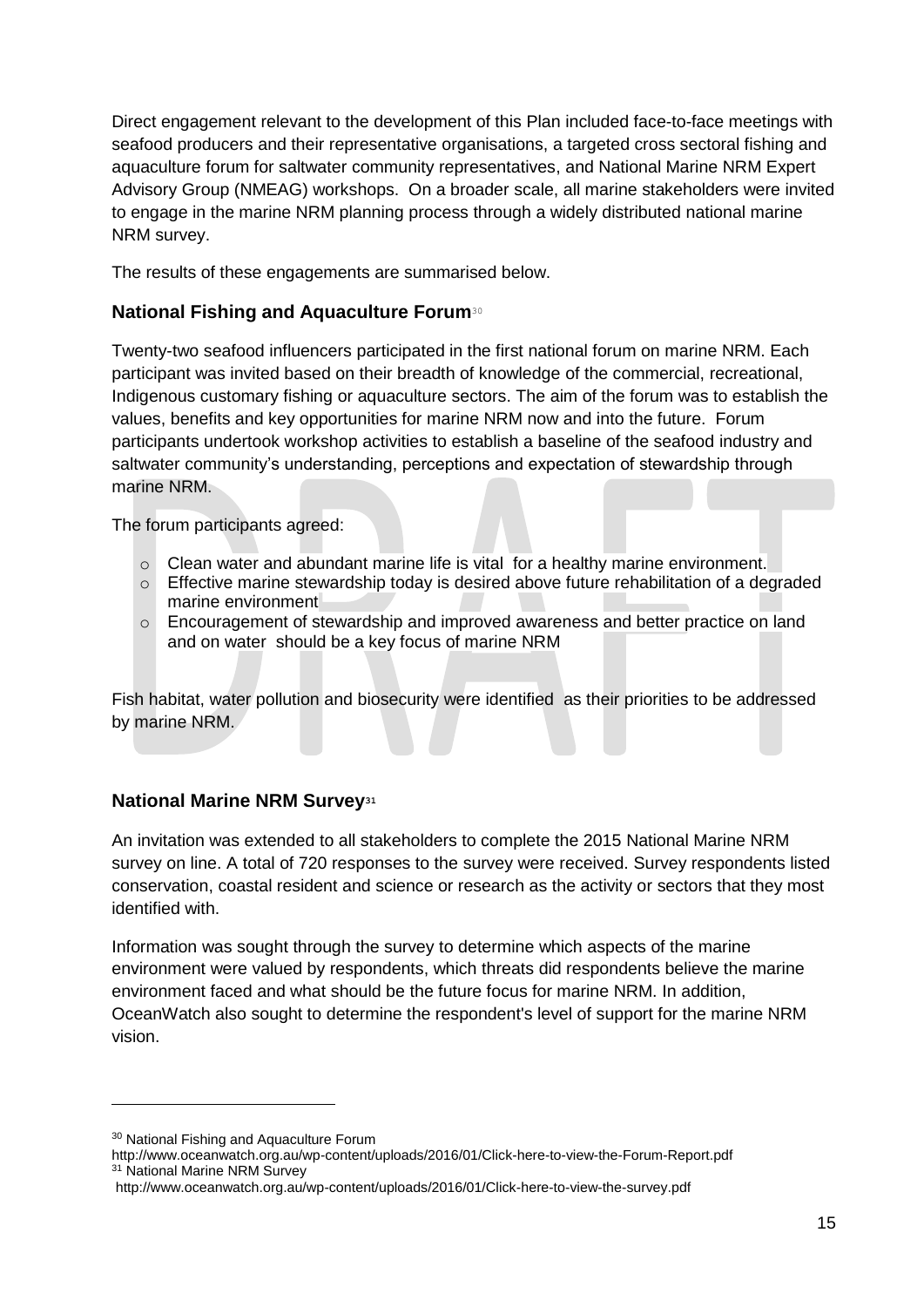Respondents ranked clean water and abundant marine life as the highest value associated the marine environment, with natural beauty and connecting people to nature also ranking as very important. Two key threats to those values were identified as loss of fish habitat and understanding of human impacts.

Consequently they ranked improving land management practices, improving community understanding of human impacts and encouraging community stewardship as the highest priorities for the future focus of marine NRM. Over 80percent agreed with the vision for marine NRM.

#### **National Marine NRM Expert Advisory Group (NMEAG)<sup>32</sup>**

The purpose of NMEAG is to ensure strong working relationships with key stakeholders during marine NRM plan development, resultant operational activities, and review of progress towards the NRM outcome . Membership of the NMEAG includes individuals with knowledge and expertise in one or more of the following areas:

| $\circ$  | Marine science                |
|----------|-------------------------------|
| $\circ$  | Recreational fishing          |
| $\circ$  | Commercial wild-catch fishing |
| $\circ$  | Aquaculture                   |
| $\Omega$ | Catchment health              |
| $\circ$  | Indigenous customary fishing  |
| $\circ$  | NRM practice                  |
| $\circ$  | Social science                |
| $\circ$  | Coastal community             |
| $\Omega$ | <b>Environmental NGO</b>      |
|          |                               |
|          |                               |
|          |                               |

<sup>32</sup> NMEAG Terms of Reference

http://www.oceanwatch.org.au/wp-content/uploads/2016/07/OceanWatch-Australia-Marine-NRM-Expert-Advisory-Group-Terms-Of-Reference.pdf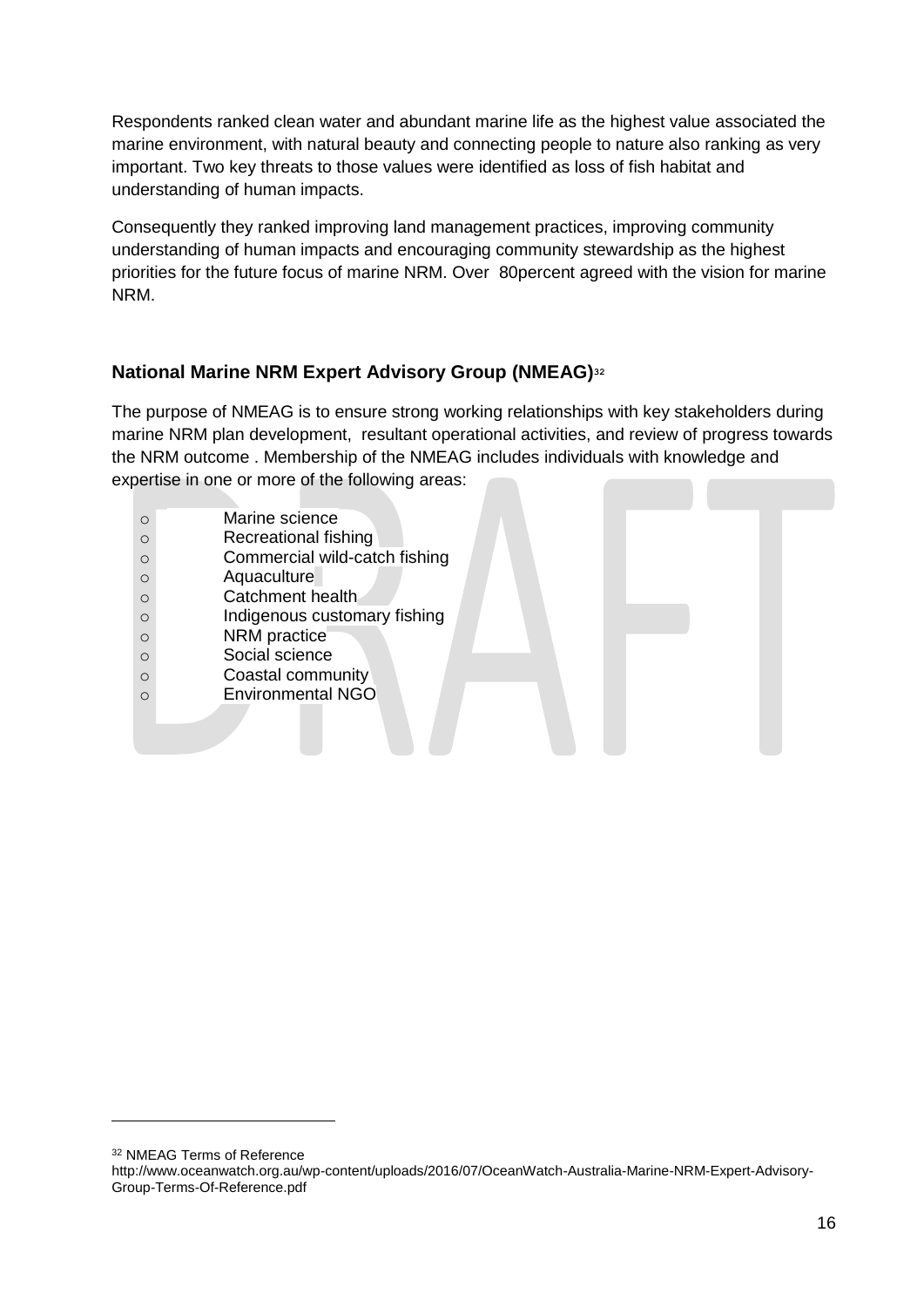## <span id="page-16-0"></span>CHALLENGES FOR MARINE NRM

Stakeholder engagement and recent research<sup>33</sup> has identified the following challenges impacting on stakeholders' highest priority values of clean water and abundant marine life. These challenges for marine NRM have informed the development of the Priorities and Enabling Actions described in Section1.

| <b>Challenges for marine NRM</b> |                                                                                                       |
|----------------------------------|-------------------------------------------------------------------------------------------------------|
| Environmental                    | Promotion of planning and decision making processes that                                              |
|                                  | integrate the needs of the marine environment                                                         |
|                                  | Protection, rehabilitation, restoration and enhancement of<br>marine habitats                         |
|                                  | Conservation of biodiversity                                                                          |
|                                  | Reduction of saltwater community and seafood industry<br>impacts on marine habitats and water quality |
|                                  | Reduction of land based impacts on marine habitats and water<br>quality                               |
|                                  | Development and extension of biosecurity knowledge and<br>protocols                                   |
|                                  | Reduction of pollution, plastic debris and oil spills                                                 |
|                                  | Development and maintenance of sustainable levels of<br>fisheries and aquaculture production          |
|                                  | Extension and adoption of best practice for all marine activities                                     |
|                                  | Reduction of bycatch and interactions with Threatened<br><b>Endangered and Protected species</b>      |
|                                  | Improvement in understanding of, and adaptation to, climate<br>variability and change                 |
|                                  | Promotion of sustainable urban coastal development                                                    |
|                                  | Development of a national approach to marine baselines and<br>monitoring                              |

<sup>33</sup> Kearney, R& Farebrother, G. 2015 The comparative performance of the management of the individual threats to marine environments and fisheries resources (FRDC 2013/029)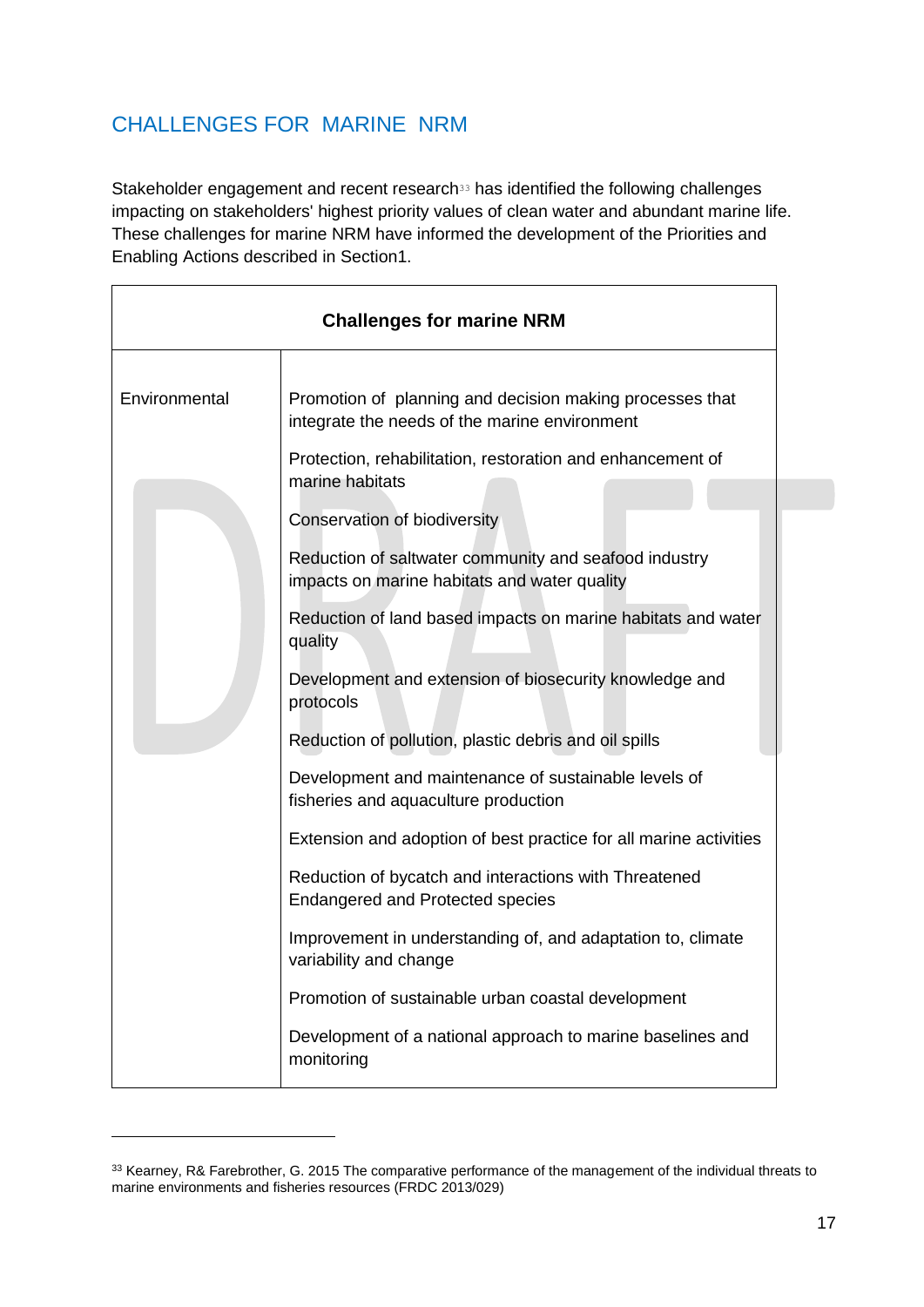| Social   | Increase stewardship of coastal and marine environments                                                                                                                                                        |
|----------|----------------------------------------------------------------------------------------------------------------------------------------------------------------------------------------------------------------|
|          | Improvement in access to, and understanding of, knowledge<br>regarding the status of Australia's marine environment                                                                                            |
|          | Reduction of risks to food security and regional economies                                                                                                                                                     |
|          | Increasing respect for, and understanding of, knowledge held<br>within the Indigenous community, saltwater community and<br>seafood industry                                                                   |
|          | Increase awareness and respect of, and support for,<br>Indigenous customary fishing activities                                                                                                                 |
|          | Improvement in understanding of seafood production methods<br>and impacts                                                                                                                                      |
|          | Continued access to Australian seafood for Australian<br>consumers                                                                                                                                             |
|          | Development of people and organisations to improve<br>community participation in marine management                                                                                                             |
|          | Recognition within science and management frameworks of<br>knowledge and understanding held within the saltwater<br>community and seafood industry                                                             |
|          | Promotion of evidence based decision making as the basis for<br>marine environment policy and management decisions,<br>including the allocation of resources between user groups and<br>conservation interests |
|          | Improvement in socio economic and cultural benefits for the<br>saltwater community                                                                                                                             |
|          | Balancing the needs and values of different stakeholder groups                                                                                                                                                 |
|          | Improvement in public perception of the seafood industry                                                                                                                                                       |
|          |                                                                                                                                                                                                                |
| Economic | Promotion of an appropriate balance between marine<br>protection and sustainable resource use                                                                                                                  |
|          | Ensure marine environment resources are used responsibly<br>and bring maximum economic benefit to Australia                                                                                                    |
|          | Development of support for sustainable production through<br>purchasing choices                                                                                                                                |
|          | Increase profitability for seafood producers                                                                                                                                                                   |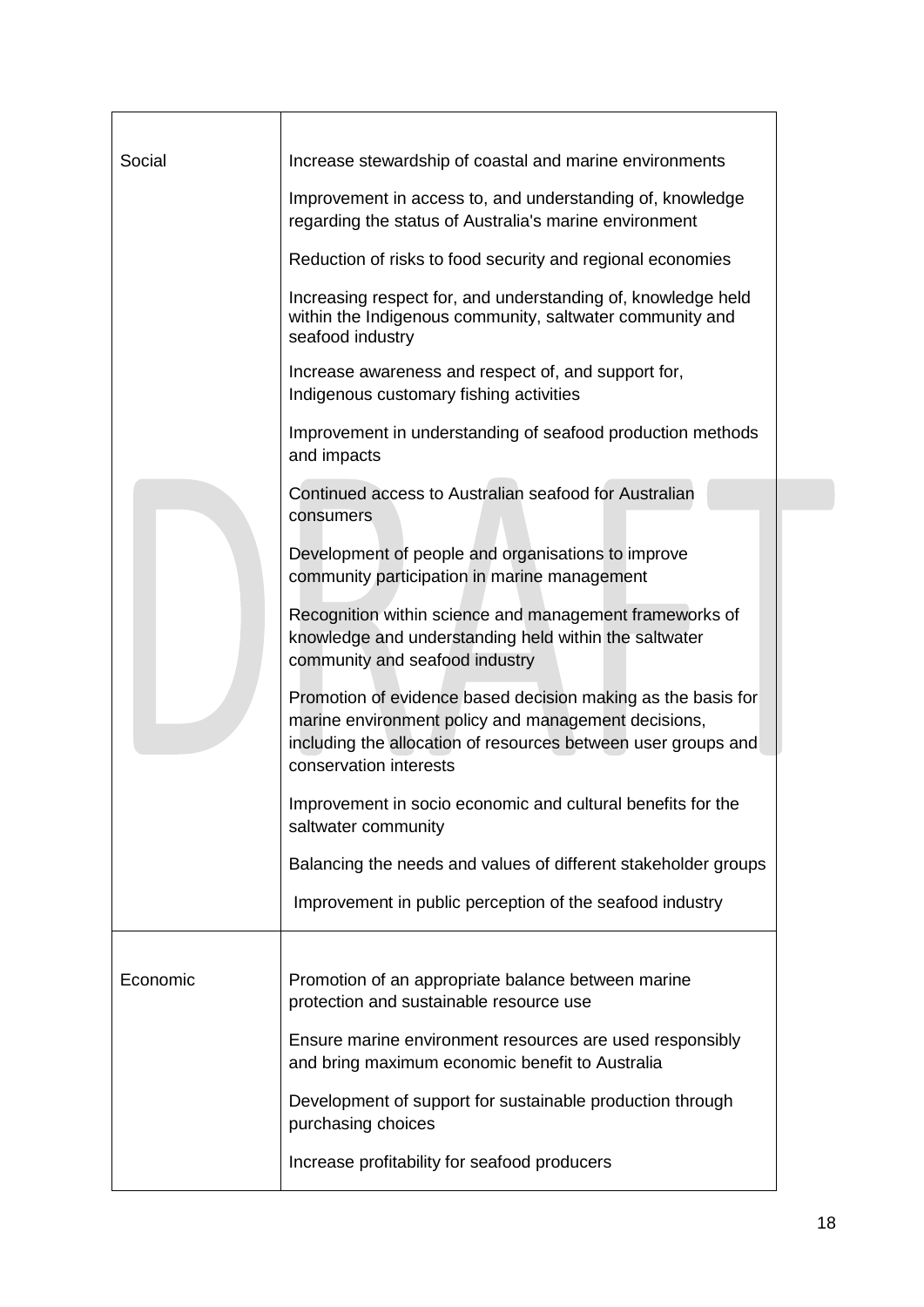## <span id="page-18-0"></span>ALIGNMENT WITH NATIONAL AND INTERNATIONAL INSTRUMENTS

There are a number of national and international instruments in place which are relevant to this marine NRM Plan and its implementation.

#### **National**

The relationship between this Plan and the priority actions within relevant national instruments is detailed in the tables below.

| <b>National Landcare Programme</b>                                                                                                                                                                                      |               |
|-------------------------------------------------------------------------------------------------------------------------------------------------------------------------------------------------------------------------|---------------|
| Marine NRM Plan linkages<br>A - Work on Adoption/Practice change<br>C - Communicating outcomes<br>D - Assisting with development<br>E - Extending knowledge<br>P - Participating/instigating projects/programs/research |               |
| Communities are managing landscapes to sustain long-term economic<br>and social benefits from their environment.                                                                                                        | A, C, D, E, P |
| Farmers and fishers are increasing their long term returns through<br>better management of the natural resource base                                                                                                    | A, C, D, E, P |
| Communities are involved in caring for their environment                                                                                                                                                                | A, C, D, E, P |
| Communities are protecting species and natural assets                                                                                                                                                                   | A, C, D, E, P |

| <b>National Biodiversity Conservation Strategy 2010-2030</b> |                                   |               |  |
|--------------------------------------------------------------|-----------------------------------|---------------|--|
|                                                              |                                   |               |  |
| Marine NRM Plan linkages                                     |                                   |               |  |
| A - Work on Adoption/Practice change                         |                                   |               |  |
| C - Communicating outcomes                                   |                                   |               |  |
| D - Assisting with development                               |                                   |               |  |
| E - Extending knowledge                                      |                                   |               |  |
| P - Participating/instigating projects/programs/research     |                                   |               |  |
|                                                              |                                   |               |  |
| <b>Priority Action 1</b>                                     | 1.1 Maintaining biodiversity      | A, C, D, E, P |  |
|                                                              | (1.1.1., 1.1.2, 1.1.3, and 1.1.4) |               |  |
|                                                              |                                   |               |  |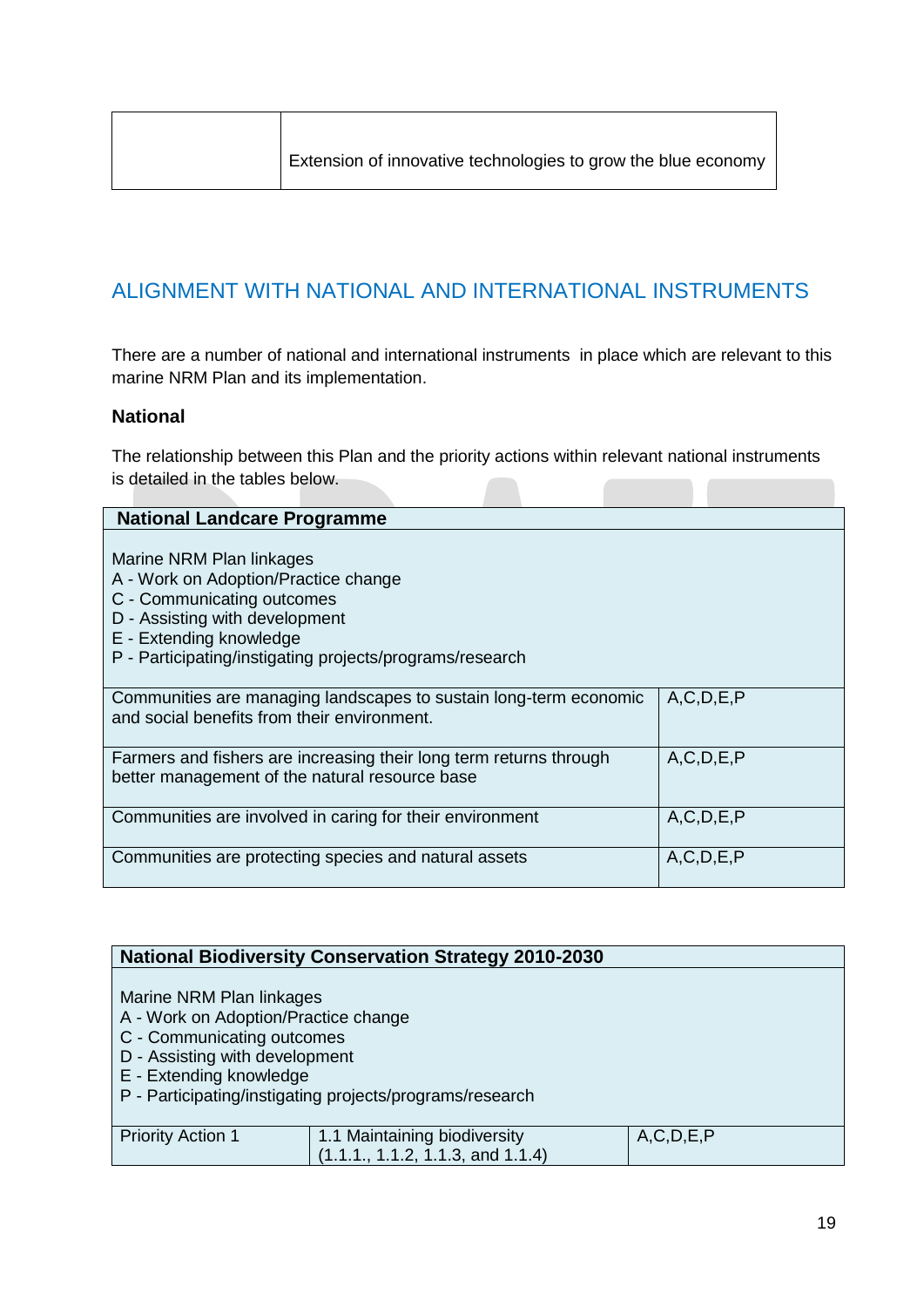| Engaging all<br>Australians including                 | 1.2 Increasing Indigenous engagement<br>1.2.2)                                                        | D          |
|-------------------------------------------------------|-------------------------------------------------------------------------------------------------------|------------|
| subprogram outcomes                                   | 1.3 Enhancing strategic investment and<br>partnership (1.3.2)                                         | C.E        |
| <b>Priority Action 2</b>                              | 2.1 Protecting diversity<br>(2.1.2)                                                                   | C, E, P    |
| <b>Building ecosystem</b><br>resilience in a changing | 2.2 Maintaining and re-establishing<br>ecosystem functions (2.2.1)                                    | A, C, P    |
| climate including<br>subprogram outcomes              | 2.3 Reducing threats to biodiversity<br>(2.3.1, 2.3.2, and 2.3.3)                                     | A, C, E, P |
| <b>Priority Action 3</b>                              | 3.1 Improving and sharing knowledge<br>$(3.1.1$ and $3.1.3)$                                          | C, P       |
| Getting measurable<br>results including               | 3.2 Delivering conservation initiatives<br>efficiently $(3.2.1$ and $3.2.2)$                          | C, D       |
| subprogram outcomes                                   | 3.3 Implementing robust national<br>monitoring, reporting and evaluation<br>(3.3.1, 3.3.2, and 3.3.3) | D          |

| <b>National Marine Science Plan 2015-2020</b>                                                                                                                                                                                                              |              |
|------------------------------------------------------------------------------------------------------------------------------------------------------------------------------------------------------------------------------------------------------------|--------------|
| Marine NRM Plan linkages<br>A - Work on Adoption/Practice change<br>C - Communicating outcomes<br>D - Assisting with development<br>E - Extending knowledge<br>P - Participating/instigating projects/programs/research                                    |              |
| Key Recommendation 1.<br>Create an explicit focus on a sustainable blue economy<br>throughout the marine science system.                                                                                                                                   | A, C, E      |
| Key Recommendation 2.<br>Establish and support a National Marine Baselines and Long-<br>term Monitoring Program to develop a comprehensive<br>assessment of our estate, and to help manage Commonwealth<br>and State Marine Reserve networks.              | C, D         |
| Key Recommendation 3.<br>Facilitate coordinated national studies on marine ecosystem<br>processes and resilience to enable understanding of the impacts<br>of development (urban, industrial and agricultural) and climate<br>change on our marine estate. | A, C, E      |
| Key Recommendation 4<br>Create a National Oceanographic Modelling System to supply<br>defence, industry and government with accurate, detailed<br>knowledge and predictions of ocean state.                                                                | A, C         |
| Key Recommendation 5<br>Develop a dedicated and coordinated science program to<br>support decision-making by policymakers and marine industry.                                                                                                             | $\mathsf{C}$ |
| Key Recommendation 6.<br>Sustain and expand the Integrated Marine Observing System to<br>support critical climate change and coastal systems research,<br>including coverage of key estuarine systems.                                                     | C, E         |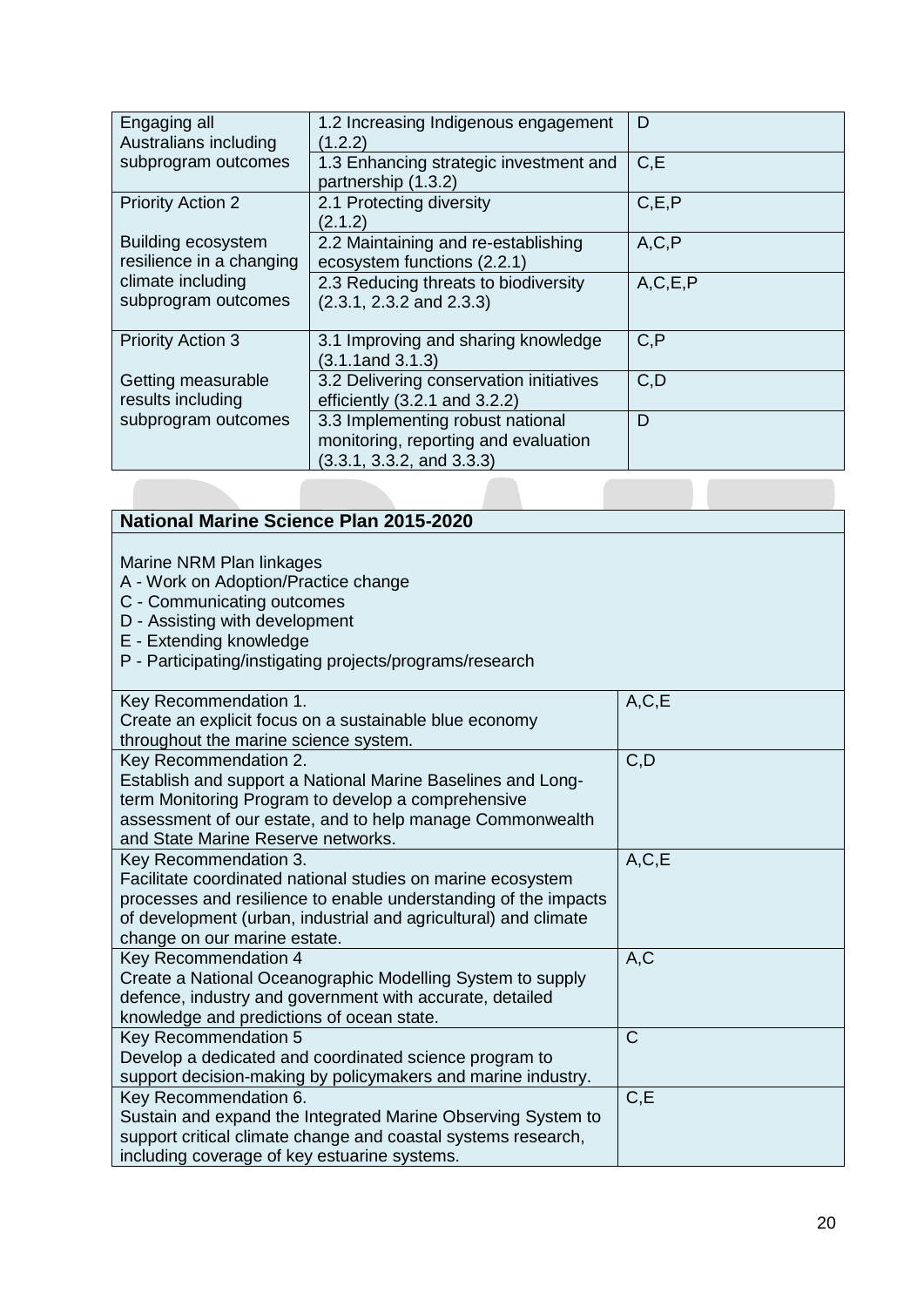| Key Recommendation 7.                                            |     |
|------------------------------------------------------------------|-----|
| Develop marine science research training that is more            |     |
| quantitative, cross-disciplinary and congruent with industry and |     |
| government needs.                                                |     |
| Key Recommendation 8                                             | n/a |
| Fund national research vessels for full use.                     |     |

| National Fishing and Aquaculture Research Development and Extension<br><b>Strategy 2015-2020</b>                                                            |                                                                                                                                                                                                                                                                         |               |  |
|-------------------------------------------------------------------------------------------------------------------------------------------------------------|-------------------------------------------------------------------------------------------------------------------------------------------------------------------------------------------------------------------------------------------------------------------------|---------------|--|
| Marine NRM Plan linkages<br>A - Work on Adoption/Practice change<br>C - Communicating outcomes<br>D - Assisting with development<br>E - Extending knowledge | P - Participating/instigating projects/programs/research                                                                                                                                                                                                                |               |  |
| <b>National Priority 1</b><br>Australia's fisheries and<br>aquaculture sectors are<br>well managed, and                                                     | i. Advance innovative and cost effective methods<br>for collecting data and improve assessment<br>strategies for all sectors - particularly<br>recreational, Indigenous and data-poor fisheries.                                                                        | A, C, E       |  |
| acknowledged to be<br>ecologically sustainable.                                                                                                             | ii. Develop and adopt standardised fishery<br>management best practices.                                                                                                                                                                                                | A, C, D, E, P |  |
|                                                                                                                                                             | iii. Ensure harvest strategies address all sectors<br>(including any social and economic indicators)<br>and consider the wider impacts of their actions<br>(e.g. on other marine industries operating in the<br>same area).                                             | A, C, D, E    |  |
|                                                                                                                                                             | iv. Improve methods to document and, where<br>necessary, mitigate the environmental impacts of<br>fishing and aquaculture including interactions with<br>threatened, endangered and protected species<br>(TEPs), bycatch and discarding.                                | A, C, D, E, P |  |
|                                                                                                                                                             | v. Build community engagement, understand what<br>influences the perception of fishing and<br>aquaculture operations, and determine how<br>performance can be measured.                                                                                                 | A, C, D, E, P |  |
| <b>National Priority 2</b><br>Security of access to, and<br>allocation of fisheries and<br>aquaculture resources is<br>improved.                            | i. Conduct research on managing multiple uses<br>of, and cumulative impacts on Australia's aquatic<br>resources and define activities that will support<br>informed debate on acceptable impacts,<br>environmental standards and access for fishing<br>and aquaculture. | A, C, D, E, P |  |
|                                                                                                                                                             | ii. Develop spatial planning and management<br>frameworks/tools for aquaculture that encompass<br>environmental and social values, system<br>selection, production methods, market demands<br>and other uses of adjacent environments.                                  | A, C, E       |  |
|                                                                                                                                                             | iii. Enhance the role of spatial planning in<br>Ecosystem Based Fisheries Management,<br>Ecosystem Based Modelling and Integrated<br>Oceans Management and evaluate monitoring<br>and performance.                                                                      | A, C          |  |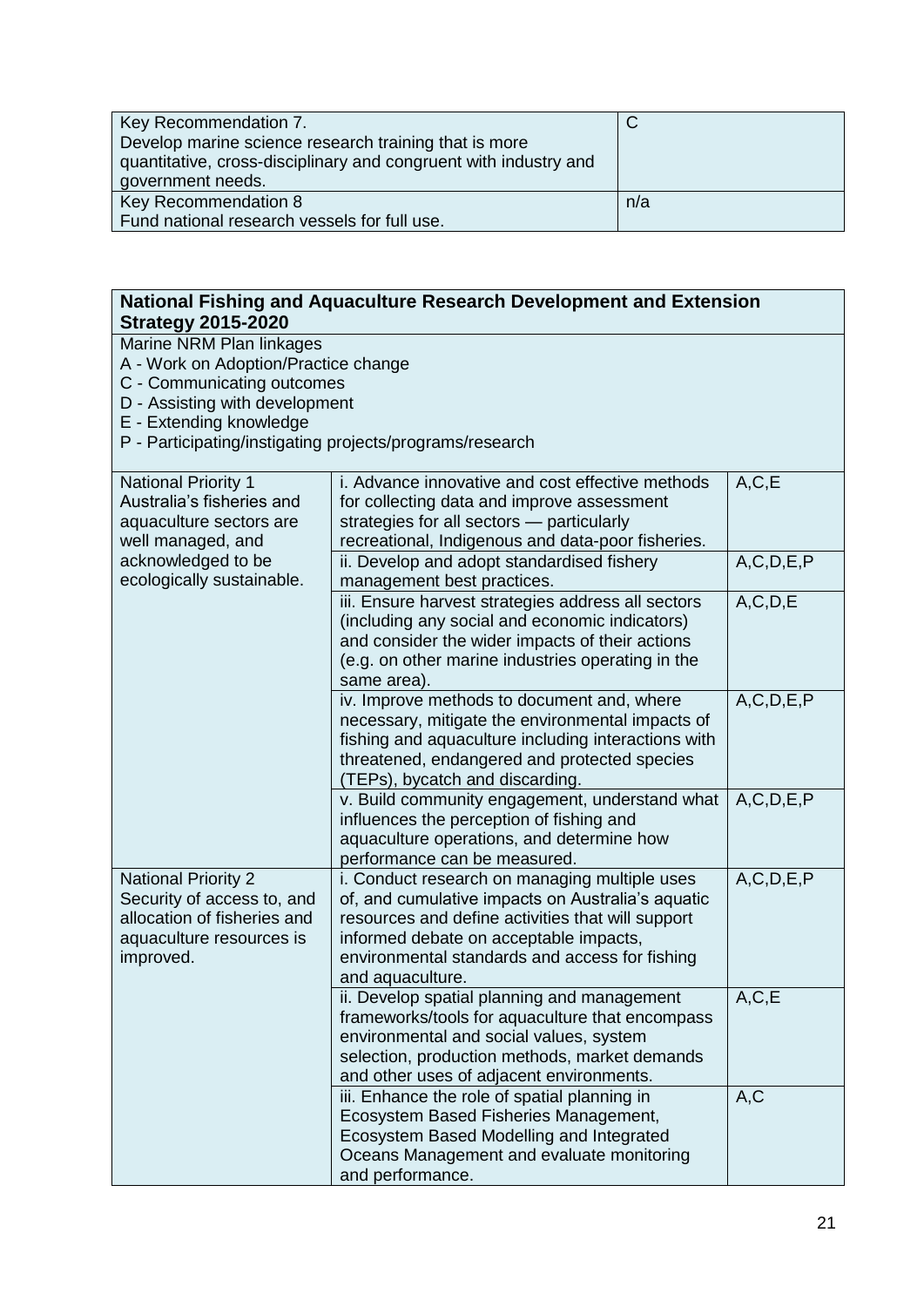|                                                                                                                                        | iv. Define how fishery and aquaculture access<br>rights are allocated, across and within sectors.                                                                                                                            | A, C          |
|----------------------------------------------------------------------------------------------------------------------------------------|------------------------------------------------------------------------------------------------------------------------------------------------------------------------------------------------------------------------------|---------------|
| <b>National Priority 3</b><br>Benefits and value from<br>fisheries and aquaculture<br>resources (productivity                          | i. Improve knowledge of global and domestic<br>demand, supply chains, country-specific<br>preferences for Australian seafood, traceability<br>systems, food safety and access to markets.                                    | A, C, E       |
| and profitability) are<br>maximised, and                                                                                               | ii. Identify the opportunities and constraints to<br>the full and productive use of target species.                                                                                                                          | A, C, E       |
| aquaculture production<br>increased.                                                                                                   | iii. Realise the economic potential (and broader<br>ecosystem impacts) for discards, waste and<br>under-utilised species.                                                                                                    | A, C, D, E,   |
|                                                                                                                                        | iv. Communicate the health, nutrition, lifestyle<br>and cultural benefits from fisheries and<br>aquaculture.                                                                                                                 | A, C, D, E, P |
|                                                                                                                                        | v. Develop new technologies and systems to<br>improve the efficiency of production methods.                                                                                                                                  | A, C, E       |
|                                                                                                                                        | vi. Assess the environmental, economic and<br>social                                                                                                                                                                         | A, C          |
|                                                                                                                                        | benefits (and risks) of stock enhancement<br>strategies, including restocking, translocation and<br>artificial reefs.                                                                                                        |               |
| <b>National Priority 4</b><br>Governance and<br>regulatory systems are                                                                 | i. Assess the real costs of regulatory systems,<br>and investigate alternative cost-effective<br>approaches.                                                                                                                 | $\mathsf{C}$  |
| streamlined.                                                                                                                           | ii. Develop cost-efficient, risk-based methods<br>for effective compliance.                                                                                                                                                  | $\mathsf C$   |
|                                                                                                                                        | iii. Improve approaches to licensing and<br>accreditation, including streamlining governance<br>procedures and performance reporting systems.                                                                                | A, C, E       |
|                                                                                                                                        | iv. Provide alternative governance and<br>consultative systems (including co-management)<br>that involve all stakeholders.                                                                                                   | A, C, D, E    |
|                                                                                                                                        | v. Acknowledge and allocate access rights to<br>all fishing and aquaculture sectors.                                                                                                                                         | A, C, D, E    |
| <b>National Priority 5</b><br>Health of the habitats and<br>environments on which<br>fisheries and aquaculture<br>rely are maintained. | i. Fill information gaps about the effects of<br>environmental variability on marine ecosystems,<br>including the links between catchments, coasts<br>and oceans, and their role in fisheries and<br>aquaculture production. | A, C, D, E, P |
|                                                                                                                                        | ii. Understand the implications of climate<br>variability on the range, movement and<br>productivity of species and how ocean<br>acidification will affect aquatic environments.                                             | A, C, E       |
|                                                                                                                                        | iii. Recognise the impacts of habitat loss for<br>species within a community and fisheries<br>productivity. Identify cost-effective approaches to<br>habitat rehabilitation and enhancement.                                 | A, C, D, E, P |
|                                                                                                                                        | iv. Enhance methods to rapidly detect and<br>prevent exotic and endogenous invasive species<br>and mitigate their impacts.                                                                                                   | A, C, D, E    |
|                                                                                                                                        | v. Develop methods for ecological assessment<br>and predictive modelling.                                                                                                                                                    | A, C          |
|                                                                                                                                        | vi. Implement new technology (e.g. remote                                                                                                                                                                                    | A, C          |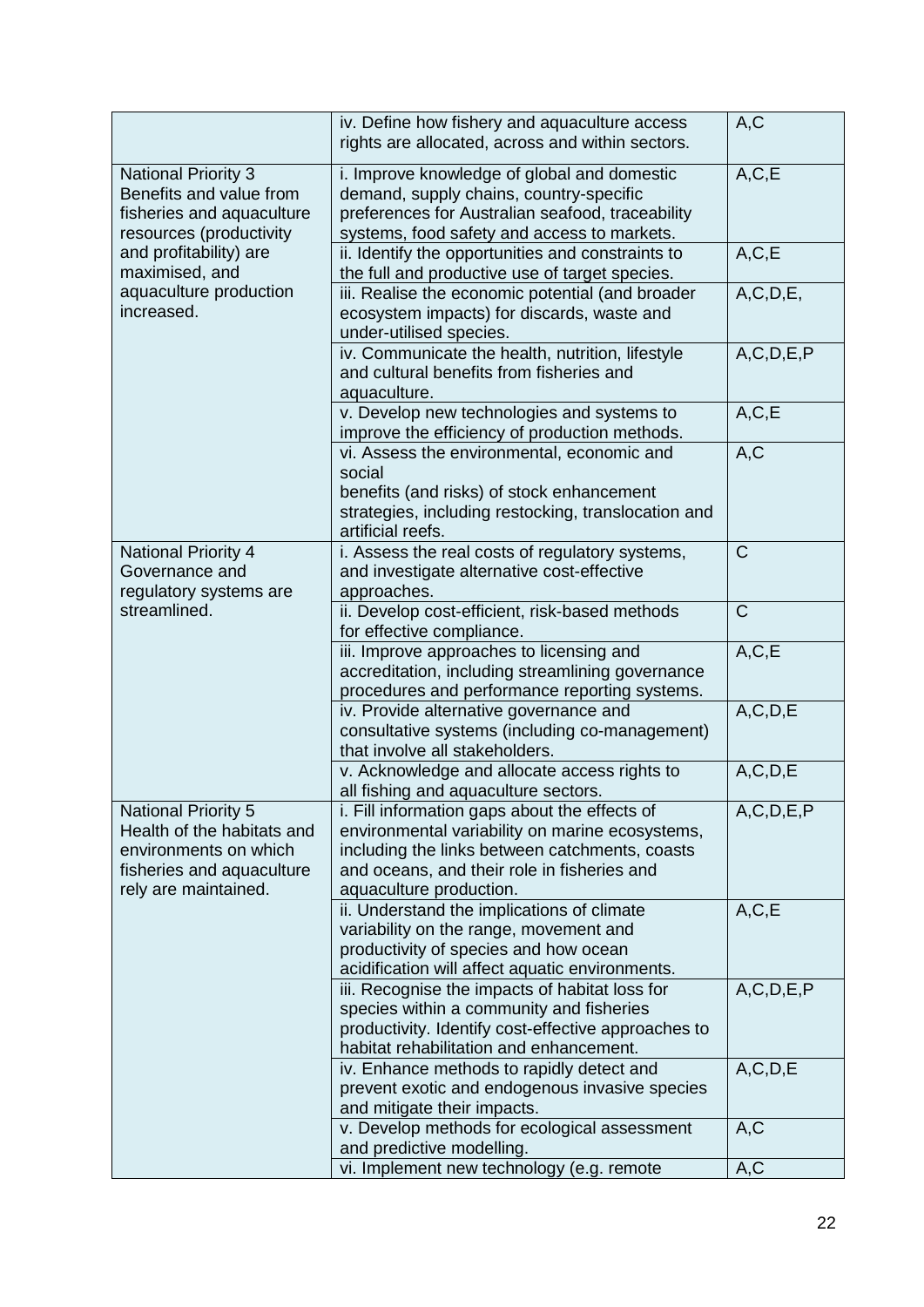|                                                     | sensing) that will add to existing infrastructure<br>(such as Integrated Marine Observing System) for<br>sustained ecological observing.                                                                                                                                                          |               |
|-----------------------------------------------------|---------------------------------------------------------------------------------------------------------------------------------------------------------------------------------------------------------------------------------------------------------------------------------------------------|---------------|
| <b>National Priority 6</b><br>Aquatic animal health | i. Enhance the capacity to respond to disease,<br>biotoxin or contamination events.                                                                                                                                                                                                               | A, C, D, E, P |
| management is improved.                             | ii. Increase research into the causes of disease,<br>origin and physiology of hosts and develop<br>mitigation strategies for how to manage an<br>outbreak.                                                                                                                                        | n/a           |
|                                                     | iii. Expand data on the interaction between<br>pathogens/hosts/environments, what triggers<br>disease, how it spreads within populations and<br>what geographical regions are susceptible.                                                                                                        | n/a           |
|                                                     | iv. Make veterinary medicines for the aquaculture<br>industry more accessible so they support disease<br>management, industry productivity and animal<br>welfare. Develop effective biosecurity measures<br>including on-farm plans that aim to improve<br>aquatic animal health and performance. | A, C, E       |
|                                                     |                                                                                                                                                                                                                                                                                                   |               |

| National System for the Prevention and Management of Marine Pest Incursion              |
|-----------------------------------------------------------------------------------------|
| OceanWatch Australia has been a member of the National Introduced Marine Pests Sectoral |
| Group, and recently a member of the Stakeholder Consultation Group linked to the Marine |
| Pests Sectoral Group.                                                                   |

Marine NRM Plan linkages

- A Work on Adoption/Practice change
- C Communicating outcomes
- D Assisting with development
- E Extending knowledge
- P Participating/instigating projects/programs/research

| Prevention                  | <b>Ballast Water</b>                       | A, C, E       |
|-----------------------------|--------------------------------------------|---------------|
|                             | <b>Biofouling</b>                          | A, C, E       |
|                             | Aquarium Trade Import                      | A, C          |
| <b>Emergency Management</b> | <b>Emergency Marine Pest Plan</b>          | A, C, E       |
|                             | Pest Trigger List                          | A, C, E       |
| Ongoing Management and      | National control plans                     | A, C, E       |
| Control                     |                                            |               |
| Monitoring                  | Australian Marine Pests Monitoring Manual  | A, C, E       |
| Communication               | Communications to encourage uptake of the  | A, C, D, E, P |
|                             | <b>National System</b>                     |               |
|                             | Sector Based Communication projects        | A, C, D, E, P |
|                             |                                            |               |
|                             | Marine pest management resources and tools | A, C, D, E, P |
|                             |                                            |               |
| Research and                | Research and Development priorities        | A, C, E       |
| Development                 |                                            |               |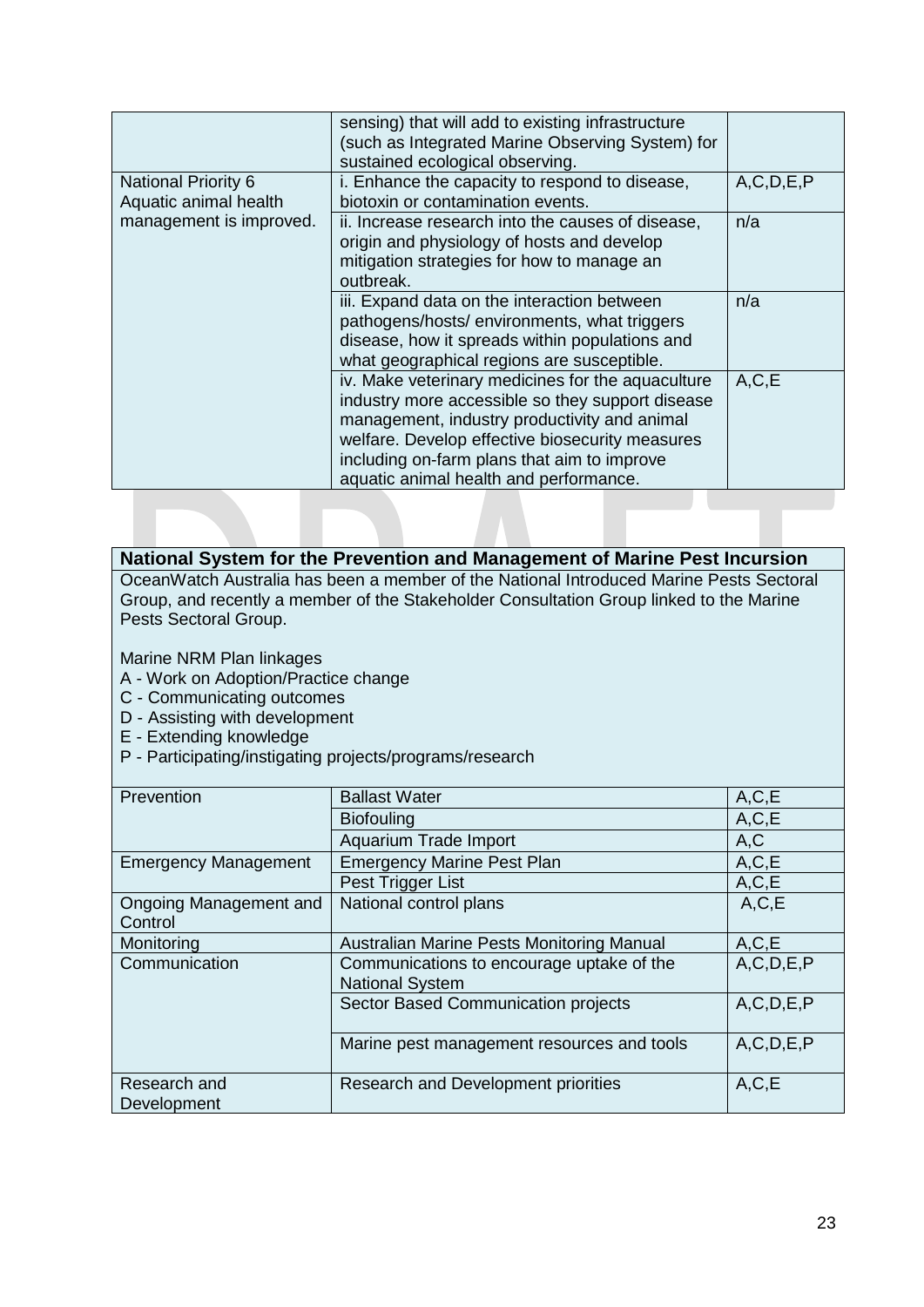#### **International**

The United Nations Convention on the Law of the Sea (UNCLOS) attempts to regulate all aspects of the resources of the sea and uses of the ocean – it covers everything from navigational rights to the conservation and management of living marine resources. UNCLOS recognises the right of coastal states to jurisdiction (Economic Exclusion Zone - EEZ) over all resources, in the waters, ocean floor and subsoil of an area extending 200nm from its shore. Within its EEZ, Australia has sovereign rights to explore and exploit, conserve and manage the natural resources—both living (such as fisheries and genetic material) and non-living (such as oil, gas, minerals), as well as responsibility for the protection and preservation of the marine environment.

Australia is also a member of the United Nations Food and Agriculture Organisation (UNFAO) Committee on Fisheries which is responsible for the long-term sustainable development and utilisation of the world's fisheries and aquaculture. The UNFAO Code of Conduct for Responsible Fisheries (the Code) was initiated in 1991 by the Committee on Fisheries and unanimously adopted on 31 October 1995 by the over 170 member governments including Australia.

The Code provides principles and standards applicable to the conservation, management and development of all fisheries. It also covers the capture, processing and trade of fish and fishery products, fishing operations, aquaculture, fisheries research and integration of fisheries into coastal area management.

In February 2011 the first global guidelines for bycatch management and reduction of fishing discards were agreed upon by members of the Committee on Fisheries. The guidelines also cover bycatch management planning, improvement of fishing gear, fisheries closures, economic incentives to facilitate uptake of measures, monitoring, research and development, building the capacity of states to follow the guidelines and other relevant issues.

#### **Legislative and policy review**

An internal review by OceanWatch of international, Commonwealth, state and territory legislation and policy as it applies to activities undertaken on the coast and within the marine environment is summarised below. Whilst limited, it provides a snapshot of the number and complexity of directions, which totalled to over 270 instruments.

The key observations of the review are:

- $\circ$  Legislation is constantly evolving to meet the demands of current and future needs, eg,, *[Carbon Rights Act 2003](http://www.slp.wa.gov.au/legislation/statutes.nsf/main_mrtitle_113_homepage.html)* projects forward to future policy directions. However some legislation is very dated, eg, WA *Wildlife Conservation Act 1950* only now is in the process of overhaul.
- $\circ$  The term "environmental law" refers to laws for protecting soil, air, water, the oceans and biodiversity, as well as laws which protect the environment as a whole. Environmental laws can protect areas of land or ocean (such as in national parks), individual species (such as wildlife conservation laws), require environmental impact